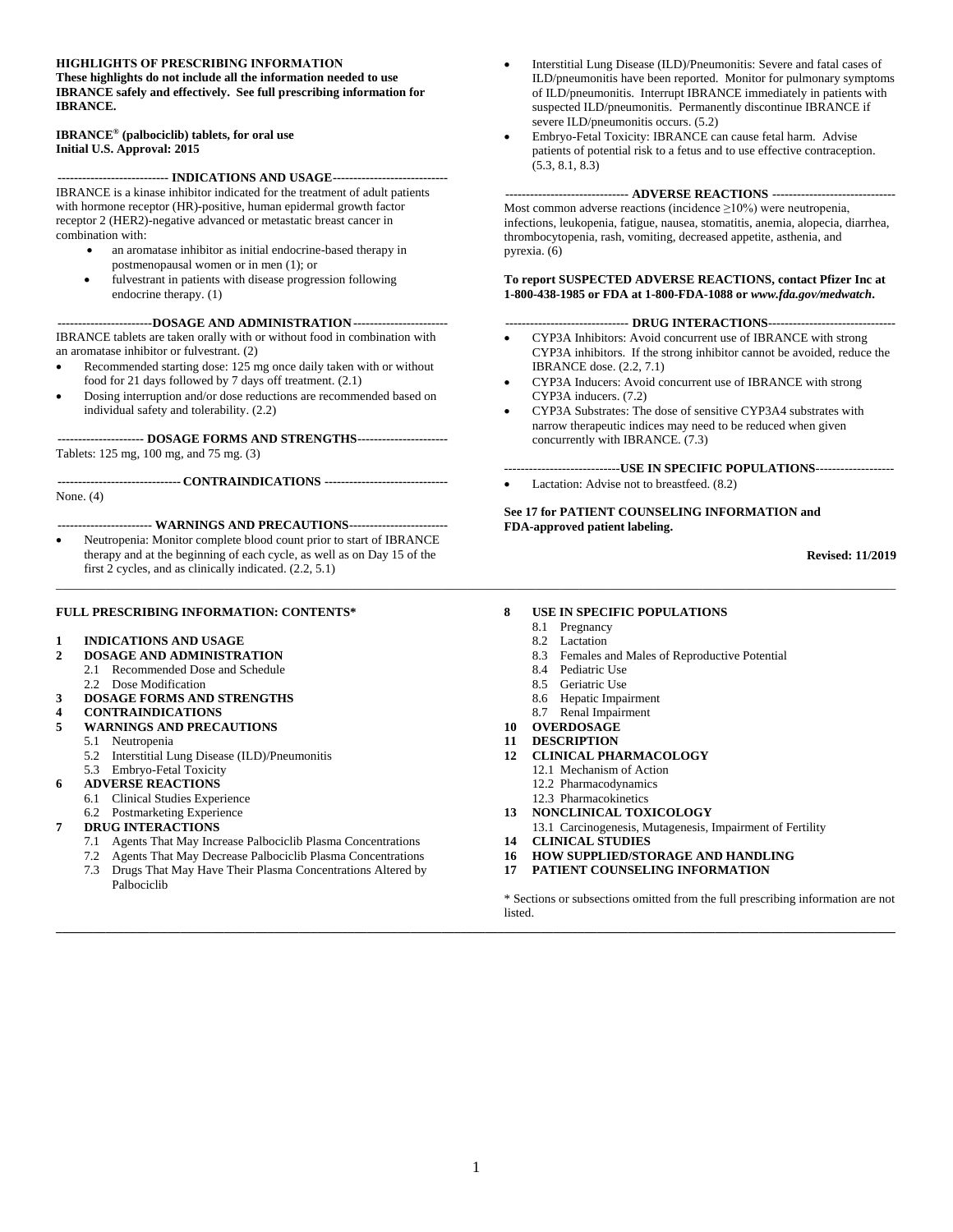### **FULL PRESCRIBING INFORMATION**

## **1 INDICATIONS AND USAGE**

IBRANCE is indicated for the treatment of adult patients with hormone receptor (HR)-positive, human epidermal growth factor receptor 2 (HER2)-negative advanced or metastatic breast cancer in combination with:

- an aromatase inhibitor as initial endocrine-based therapy in postmenopausal women or in men; or
- fulvestrant in patients with disease progression following endocrine therapy.

### **2 DOSAGE AND ADMINISTRATION**

### **2.1 Recommended Dose and Schedule**

The recommended dose of IBRANCE is a 125 mg tablet taken orally once daily for 21 consecutive days followed by 7 days off treatment to comprise a complete cycle of 28 days. IBRANCE tablet may be taken with or without food *[see Clinical Pharmacology (12.3)]*.

Administer the recommended dose of an aromatase inhibitor when given with IBRANCE. Please refer to the Full Prescribing Information for the aromatase inhibitor being used.

When given with IBRANCE, the recommended dose of fulvestrant is 500 mg administered on Days 1, 15, 29, and once monthly thereafter. Please refer to the Full Prescribing Information of fulvestrant.

Patients should be encouraged to take their dose of IBRANCE at approximately the same time each day.

If the patient vomits or misses a dose, an additional dose should not be taken. The next prescribed dose should be taken at the usual time. IBRANCE tablets should be swallowed whole (do not chew, crush, or split them prior to swallowing). Tablets should not be ingested if they are broken, cracked, or otherwise not intact.

Pre/perimenopausal women treated with the combination IBRANCE plus fulvestrant therapy should also be treated with luteinizing hormone-releasing hormone (LHRH) agonists according to current clinical practice standards.

For men treated with combination IBRANCE plus aromatase inhibitor therapy, consider treatment with an LHRH agonist according to current clinical practice standards.

### **2.2 Dose Modification**

The recommended dose modifications for adverse reactions are listed in Tables 1, 2, and 3.

| Table 1. Recommended Dose Modification for the clise Reactions |                       |  |  |
|----------------------------------------------------------------|-----------------------|--|--|
| <b>Dose Level</b>                                              | <b>Dose</b>           |  |  |
| Recommended starting dose                                      | $125 \text{ mg/day}$  |  |  |
| First dose reduction                                           | $100 \text{ mg/day}$  |  |  |
| Second dose reduction                                          | $75 \text{ mg/day}^*$ |  |  |
|                                                                |                       |  |  |

**Table 1. Recommended Dose Modification for Adverse Reactions**

\*If further dose reduction below 75 mg/day is required, discontinue.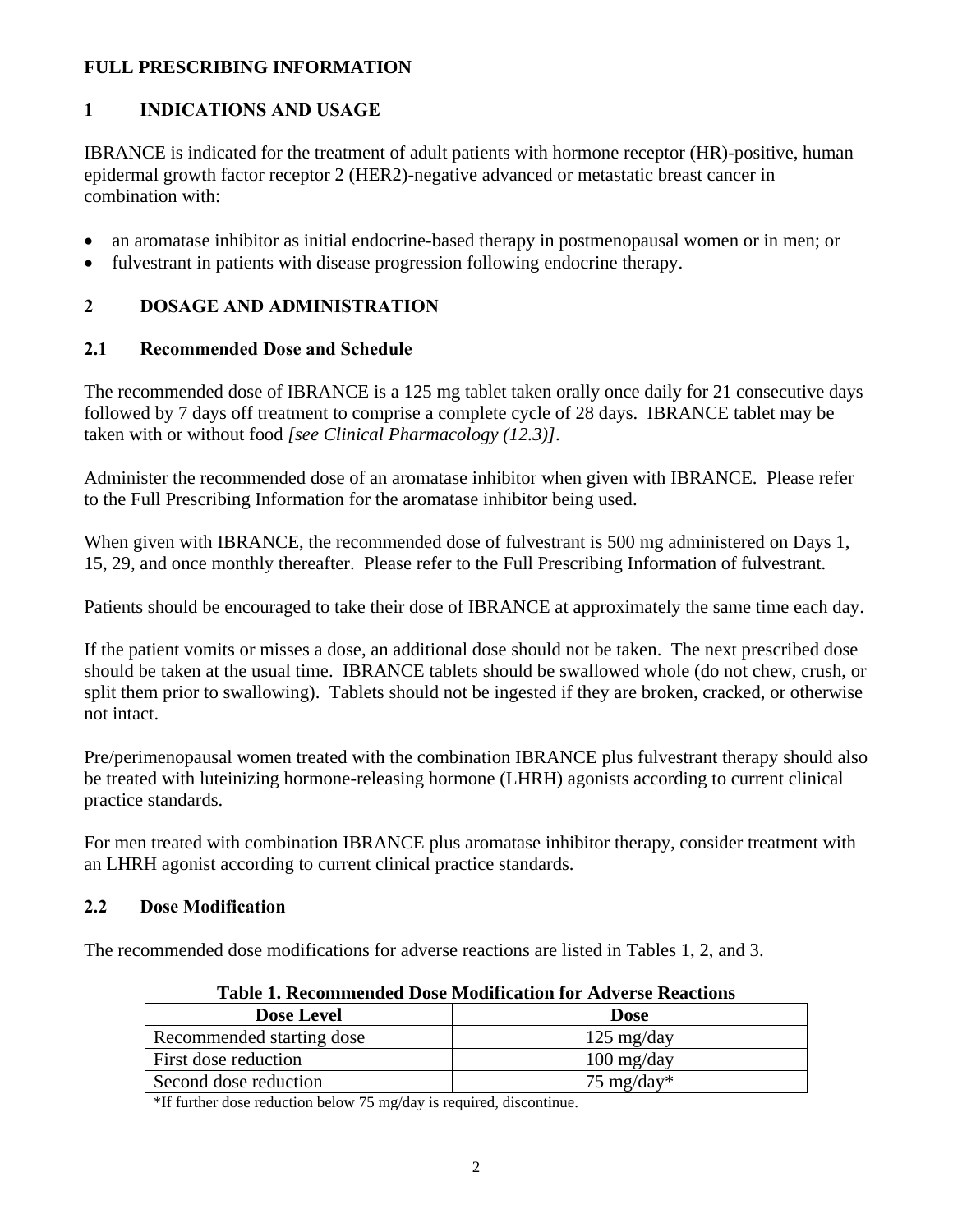### **Table 2. Dose Modification and Management – Hematologic Toxicities<sup>a</sup>**

Monitor complete blood counts prior to the start of IBRANCE therapy and at the beginning of each cycle, as well as on Day 15 of the first 2 cycles, and as clinically indicated.

For patients who experience a maximum of Grade 1 or 2 neutropenia in the first 6 cycles, monitor complete blood counts for subsequent cycles every 3 months, prior to the beginning of a cycle and as clinically indicated.

| <b>CTCAE Grade</b>            | <b>Dose Modifications</b>                                                  |
|-------------------------------|----------------------------------------------------------------------------|
| Grade 1 or 2                  | No dose adjustment is required.                                            |
| Grade 3                       | Day 1 of cycle:                                                            |
|                               | Withhold IBRANCE, repeat complete blood count monitoring within            |
|                               | 1 week. When recovered to Grade $\leq$ 2, start the next cycle at the same |
|                               | dose.                                                                      |
|                               | Day 15 of first 2 cycles:                                                  |
|                               | If Grade 3 on Day 15, continue IBRANCE at current dose to complete         |
|                               | cycle and repeat complete blood count on Day 22.                           |
|                               | If Grade 4 on Day 22, see Grade 4 dose modification guidelines below.      |
|                               |                                                                            |
|                               | Consider dose reduction in cases of prolonged $(>1$ week) recovery from    |
|                               | Grade 3 neutropenia or recurrent Grade 3 neutropenia on Day 1 of           |
|                               | subsequent cycles.                                                         |
| Grade 3                       | At any time:                                                               |
| neutropenia <sup>b</sup> with | Withhold IBRANCE until recovery to Grade $\leq 2$ .                        |
| fever $\geq$ 38.5 °C          | Resume at the <i>next lower dose</i> .                                     |
| and/or infection              |                                                                            |
| Grade 4                       | At any time:                                                               |
|                               | Withhold IBRANCE until recovery to Grade $\leq$ 2.                         |
|                               | Resume at the <i>next lower dose</i> .                                     |

Grading according to CTCAE 4.0.

CTCAE=Common Terminology Criteria for Adverse Events; LLN=lower limit of normal.

<sup>a</sup> Table applies to all hematologic adverse reactions except lymphopenia (unless associated with clinical events, e.g., opportunistic infections).

<sup>b</sup> Absolute neutrophil count (ANC): Grade 1: ANC < LLN - 1500/mm<sup>3</sup>; Grade 2: ANC 1000 - <1500/mm<sup>3</sup>; Grade 3: ANC 500 - <1000/mm<sup>3</sup>; Grade 4: ANC <500/mm<sup>3</sup>.

### **Table 3. Dose Modification and Management – Non-Hematologic Toxicities**

| <b>CTCAE Grade</b>                          | <b>Dose Modifications</b>                         |
|---------------------------------------------|---------------------------------------------------|
| Grade 1 or 2                                | No dose adjustment is required.                   |
| Grade $\geq$ 3 non-hematologic toxicity (if | Withhold until symptoms resolve to:               |
| persisting despite optimal medical          | Grade $\leq$ 1;                                   |
| treatment)                                  | • Grade $\leq$ 2 (if not considered a safety risk |
|                                             | for the patient)                                  |
|                                             | Resume at the <i>next lower dose</i> .            |

Grading according to CTCAE 4.0.

CTCAE=Common Terminology Criteria for Adverse Events.

Permanently discontinue IBRANCE in patients with severe interstitial lung disease (ILD)/pneumonitis.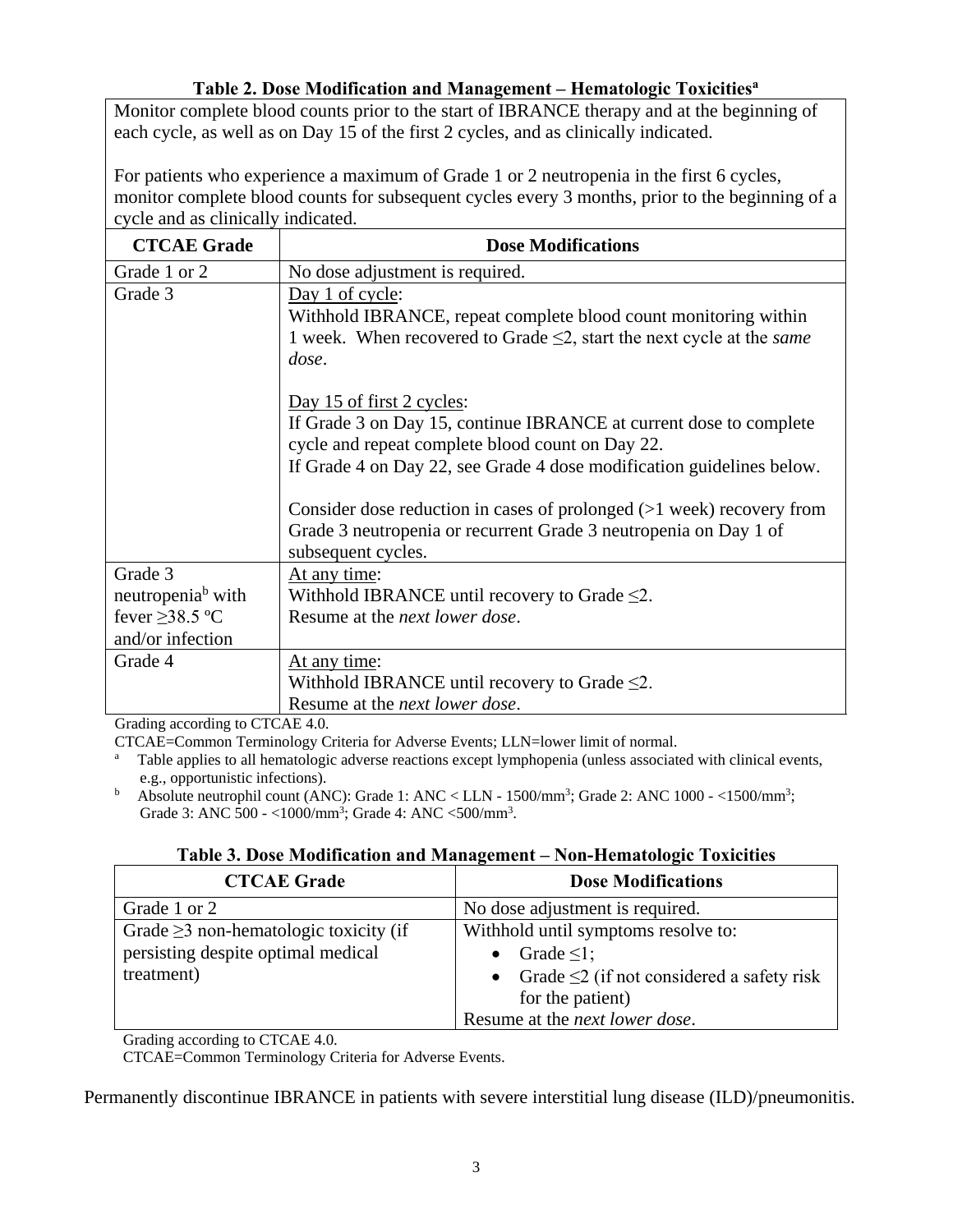Refer to the Full Prescribing Information for coadministered endocrine therapy dose adjustment guidelines in the event of toxicity and other relevant safety information or contraindications.

# **Dose Modifications for Use With Strong CYP3A Inhibitors**

Avoid concomitant use of strong CYP3A inhibitors and consider an alternative concomitant medication with no or minimal CYP3A inhibition. If patients must be coadministered a strong CYP3A inhibitor, reduce the IBRANCE dose to 75 mg once daily. If the strong inhibitor is discontinued, increase the IBRANCE dose (after 3 to 5 half-lives of the inhibitor) to the dose used prior to the initiation of the strong CYP3A inhibitor *[see Drug Interactions (7.1) and Clinical Pharmacology (12.3)].*

### **Dose Modifications for Hepatic Impairment**

No dose adjustment is required for patients with mild or moderate hepatic impairment (Child-Pugh classes A and B). For patients with severe hepatic impairment (Child-Pugh class C), the recommended dose of IBRANCE is 75 mg once daily for 21 consecutive days followed by 7 days off treatment to comprise a complete cycle of 28 days *[see Use in Specific Populations (8.6) and Clinical Pharmacology (12.3)].* 

# **3 DOSAGE FORMS AND STRENGTHS**

125 mg tablets: Oval, light purple, film-coated tablets debossed with "Pfizer" on one side and "PBC 125" on the other side.

100 mg tablets: Oval, green, film-coated tablets debossed with "Pfizer" on one side and "PBC 100" on the other side.

75 mg tablets: Round, light purple, film-coated tablets debossed with "Pfizer" on one side and "PBC 75" on the other side.

# **4 CONTRAINDICATIONS**

None.

# **5 WARNINGS AND PRECAUTIONS**

# **5.1 Neutropenia**

Neutropenia was the most frequently reported adverse reaction in Study 1 (PALOMA-2) with an incidence of 80% and Study 2 (PALOMA-3) with an incidence of 83%. A Grade  $\geq$ 3 decrease in neutrophil counts was reported in 66% of patients receiving IBRANCE plus letrozole in Study 1 and 66% of patients receiving IBRANCE plus fulvestrant in Study 2. In Study 1 and 2, the median time to first episode of any grade neutropenia was 15 days and the median duration of Grade  $\geq$ 3 neutropenia was 7 days *[see Adverse Reactions (6.1)]*.

Monitor complete blood counts prior to starting IBRANCE therapy and at the beginning of each cycle, as well as on Day 15 of the first 2 cycles, and as clinically indicated. Dose interruption, dose reduction, or delay in starting treatment cycles is recommended for patients who develop Grade 3 or 4 neutropenia *[see Dosage and Administration (2.2)]*.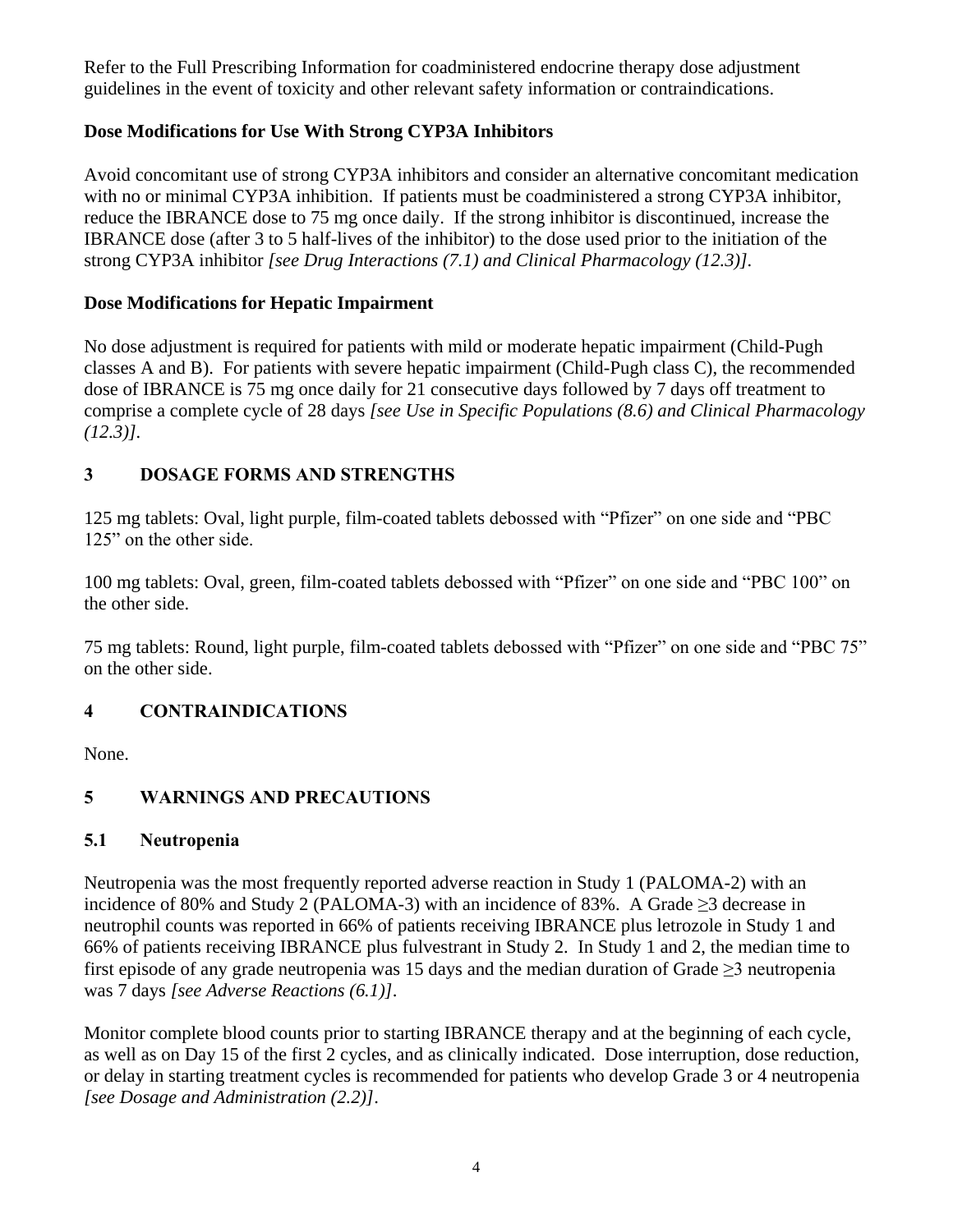Febrile neutropenia has been reported in 1.8% of patients exposed to IBRANCE across Studies 1 and 2. One death due to neutropenic sepsis was observed in Study 2. Physicians should inform patients to promptly report any episodes of fever *[see Patient Counseling Information (17)]*.

# **5.2 Interstitial Lung Disease (ILD)/Pneumonitis**

Severe, life-threatening, or fatal interstitial lung disease (ILD) and/or pneumonitis can occur in patients treated with cyclin-dependent kinase 4/6 (CDK4/6) inhibitors, including IBRANCE when taken in combination with endocrine therapy.

Across clinical trials (PALOMA-1, PALOMA-2, PALOMA-3), 1.0% of IBRANCE-treated patients had ILD/pneumonitis of any grade, 0.1% had Grade 3 or 4 and no fatal cases were reported. Additional cases of ILD/pneumonitis have been observed in the postmarketing setting, with fatalities reported *[see Adverse Reactions (6.2)]*.

Monitor patients for pulmonary symptoms indicative of ILD/pneumonitis (e.g. hypoxia, cough, dyspnea). In patients who have new or worsening respiratory symptoms and are suspected to have developed pneumonitis, interrupt IBRANCE immediately and evaluate the patient. Permanently discontinue IBRANCE in patients with severe ILD or pneumonitis *[see Dosage and Administration (2.2)]*.

# **5.3 Embryo-Fetal Toxicity**

Based on findings from animal studies and its mechanism of action, IBRANCE can cause fetal harm when administered to a pregnant woman. In animal reproduction studies, administration of palbociclib to pregnant rats and rabbits during organogenesis resulted in embryo-fetal toxicity at maternal exposures that were ≥4 times the human clinical exposure based on area under the curve (AUC). Advise pregnant women of the potential risk to a fetus. Advise females of reproductive potential to use effective contraception during treatment with IBRANCE and for at least 3 weeks after the last dose *[see Use in Specific Populations (8.1 and 8.3) and Clinical Pharmacology (12.1)]*.

# **6 ADVERSE REACTIONS**

The following clinically significant adverse reactions are described elsewhere in the labeling:

- Neutropenia *[see Warnings and Precautions (5.1)]*
- ILD/Pneumonitis *[see Warnings and Precautions (5.2)]*

# **6.1 Clinical Studies Experience**

Because clinical trials are conducted under varying conditions, the adverse reaction rates observed cannot be directly compared to rates in other trials and may not reflect the rates observed in clinical practice.

# **Study 1: IBRANCE plus Letrozole**

# **Patients with estrogen receptor (ER)-positive, HER2-negative advanced or metastatic breast cancer for initial endocrine based therapy**

The safety of IBRANCE (125 mg/day) plus letrozole (2.5 mg/day) versus placebo plus letrozole was evaluated in Study 1 (PALOMA-2). The data described below reflect exposure to IBRANCE in 444 out of 666 patients with ER-positive, HER2-negative advanced breast cancer who received at least 1 dose of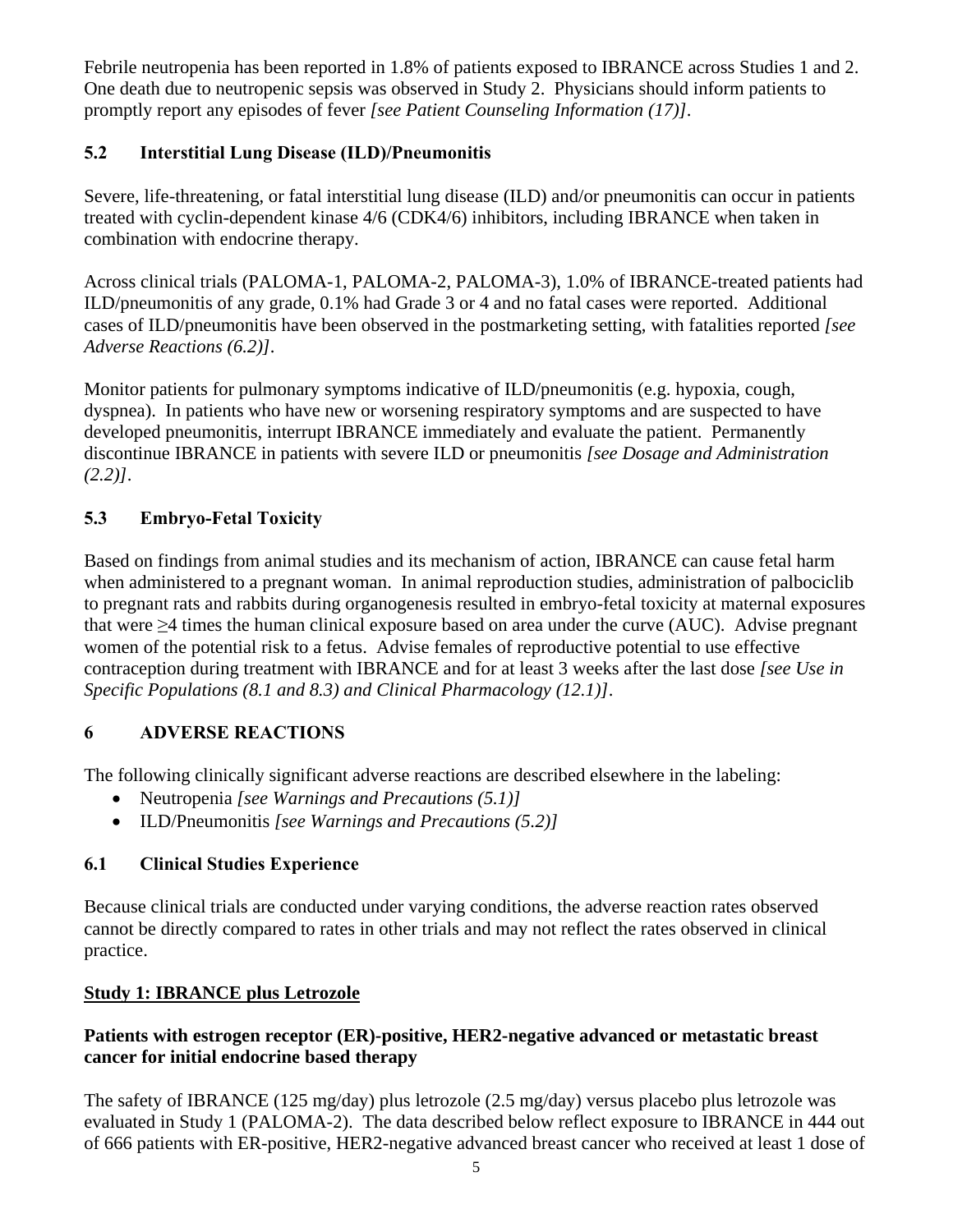IBRANCE plus letrozole in Study 1. The median duration of treatment for IBRANCE plus letrozole was 19.8 months while the median duration of treatment for placebo plus letrozole arm was 13.8 months.

Dose reductions due to an adverse reaction of any grade occurred in 36% of patients receiving IBRANCE plus letrozole. No dose reduction was allowed for letrozole in Study 1.

Permanent discontinuation associated with an adverse reaction occurred in 43 of 444 (9.7%) patients receiving IBRANCE plus letrozole and in 13 of 222 (5.9%) patients receiving placebo plus letrozole. Adverse reactions leading to permanent discontinuation for patients receiving IBRANCE plus letrozole included neutropenia (1.1%) and alanine aminotransferase increase (0.7%).

The most common adverse reactions  $(\geq 10\%)$  of any grade reported in patients in the IBRANCE plus letrozole arm by descending frequency were neutropenia, infections, leukopenia, fatigue, nausea, alopecia, stomatitis, diarrhea, anemia, rash, asthenia, thrombocytopenia, vomiting, decreased appetite, dry skin, pyrexia, and dysgeusia.

The most frequently reported Grade > 3 adverse reactions ( $\geq$ 5%) in patients receiving IBRANCE plus letrozole by descending frequency were neutropenia, leukopenia, infections, and anemia.

Adverse reactions  $(\geq 10\%)$  reported in patients who received IBRANCE plus letrozole or placebo plus letrozole in Study 1 are listed in Table 4.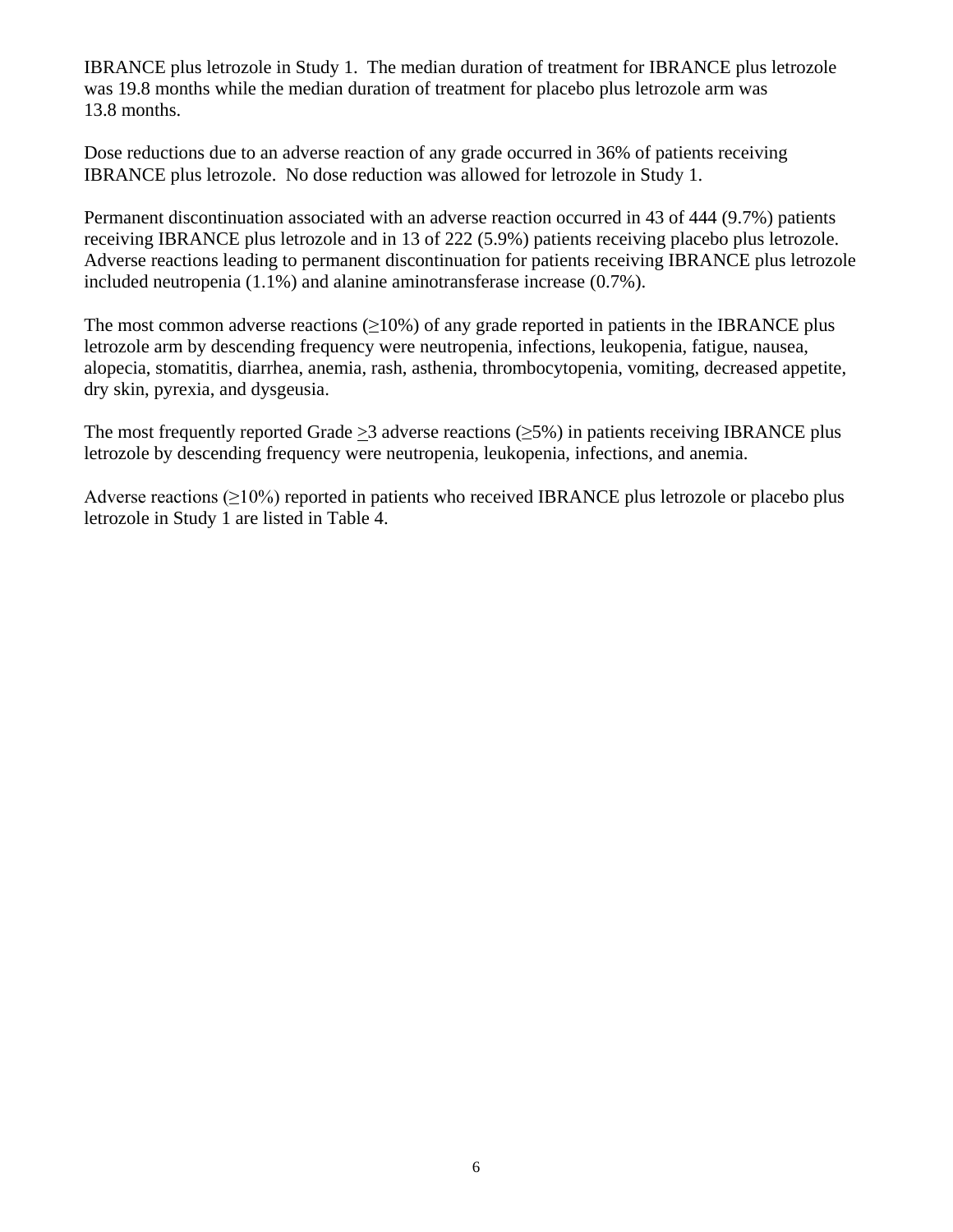|                                                      | <b>Table 4.</b> Au verse reactions (210/0) in Study 1<br>Placebo plus Letrozole |                |                  |                   |                  |                  |
|------------------------------------------------------|---------------------------------------------------------------------------------|----------------|------------------|-------------------|------------------|------------------|
|                                                      | <b>IBRANCE</b> plus Letrozole<br>$(N=444)$                                      |                |                  | $(N=222)$         |                  |                  |
| <b>Adverse Reaction</b>                              | <b>All Grades</b>                                                               | Grade 3        | Grade 4          | <b>All Grades</b> | Grade 3          | Grade 4          |
|                                                      | $\frac{0}{0}$                                                                   | $\frac{0}{0}$  | $\frac{0}{0}$    | $\frac{0}{0}$     | $\frac{0}{0}$    | $\frac{0}{0}$    |
| Infections and infestations                          |                                                                                 |                |                  |                   |                  |                  |
| Infections <sup>a</sup>                              | 60 <sup>b</sup>                                                                 | 6              | 1                | 42                | 3                | $\boldsymbol{0}$ |
| Blood and lymphatic system disorders                 |                                                                                 |                |                  |                   |                  |                  |
| Neutropenia                                          | 80                                                                              | 56             | 10               | 6                 |                  |                  |
| Leukopenia                                           | 39                                                                              | 24             |                  | 2                 | 0                |                  |
| Anemia                                               | 24                                                                              | 5              | $<$ 1            | 9                 | $\overline{c}$   | 0                |
| Thrombocytopenia                                     | 16                                                                              |                | $<$ 1            |                   | $\theta$         | 0                |
| Metabolism and nutrition disorders                   |                                                                                 |                |                  |                   |                  |                  |
| Decreased appetite                                   | 15                                                                              | 1              | $\boldsymbol{0}$ | 9                 | $\boldsymbol{0}$ | $\boldsymbol{0}$ |
| Nervous system disorders                             |                                                                                 |                |                  |                   |                  |                  |
| Dysgeusia                                            | 10                                                                              | $\mathbf{0}$   | $\mathbf{0}$     | 5                 | $\theta$         | $\boldsymbol{0}$ |
| Gastrointestinal disorders                           |                                                                                 |                |                  |                   |                  |                  |
| Stomatitisc                                          | 30                                                                              | 1              | $\Omega$         | 14                | $\Omega$         | $\Omega$         |
| Nausea                                               | 35                                                                              | $<$ 1          | 0                | 26                |                  | 0                |
| Diarrhea                                             | 26                                                                              |                | 0                | 19                |                  | 0                |
| Vomiting                                             | 16                                                                              |                | 0                | 17                |                  | 0                |
| Skin and subcutaneous tissue disorders               |                                                                                 |                |                  |                   |                  |                  |
| Alopecia                                             | 33 <sup>d</sup>                                                                 | N/A            | N/A              | 16 <sup>e</sup>   | N/A              | N/A              |
| Rashf                                                | 18                                                                              |                | 0                | 12                |                  | 0                |
| Dry skin                                             | 12                                                                              | $\Omega$       | $\theta$         | 6                 | $\theta$         | $\boldsymbol{0}$ |
| General disorders and administration site conditions |                                                                                 |                |                  |                   |                  |                  |
| Fatigue                                              | 37                                                                              | $\overline{2}$ | $\boldsymbol{0}$ | 28                |                  | 0                |
| Asthenia                                             | 17                                                                              | $\overline{2}$ | 0                | 12                | 0                |                  |
| Pyrexia                                              | 12                                                                              | $\Omega$       | 0                | 9                 | 0                | 0                |

### **Table 4. Adverse Reactions (≥10%) in Study 1**

Grading according to CTCAE 4.0.

CTCAE=Common Terminology Criteria for Adverse Events; N=number of patients; N/A=not applicable;

<sup>a</sup> Infections includes all reported preferred terms (PTs) that are part of the System Organ Class Infections and infestations.

- <sup>b</sup> Most common infections  $(>1\%)$  include: nasopharyngitis, upper respiratory tract infection, urinary tract infection, oral herpes, sinusitis, rhinitis, bronchitis, influenza, pneumonia, gastroenteritis, conjunctivitis, herpes zoster, pharyngitis, cellulitis, cystitis, lower respiratory tract infection, tooth infection, gingivitis, skin infection, gastroenteritis viral, respiratory tract infection, respiratory tract infection viral, and folliculitis.
- <sup>c</sup> Stomatitis includes: aphthous stomatitis, cheilitis, glossitis, glossodynia, mouth ulceration, mucosal inflammation, oral pain, oral discomfort, oropharyngeal pain, and stomatitis.

<sup>d</sup> Grade 1 events – 30%; Grade 2 events – 3%.

<sup>e</sup> Grade 1 events – 15%; Grade 2 events – 1%.<br> **Eash includes the following PTs**: rash rash n

<sup>f</sup> Rash includes the following PTs: rash, rash maculo-papular, rash pruritic, rash erythematous, rash papular, dermatitis, dermatitis acneiform, and toxic skin eruption.

Additional adverse reactions occurring at an overall incidence of <10.0% of patients receiving IBRANCE plus letrozole in Study 1 included alanine aminotransferase increased (9.9%), aspartate aminotransferase increased (9.7%), epistaxis (9.2%), lacrimation increased (5.6%), dry eye (4.1%), vision blurred (3.6%), and febrile neutropenia (2.5%).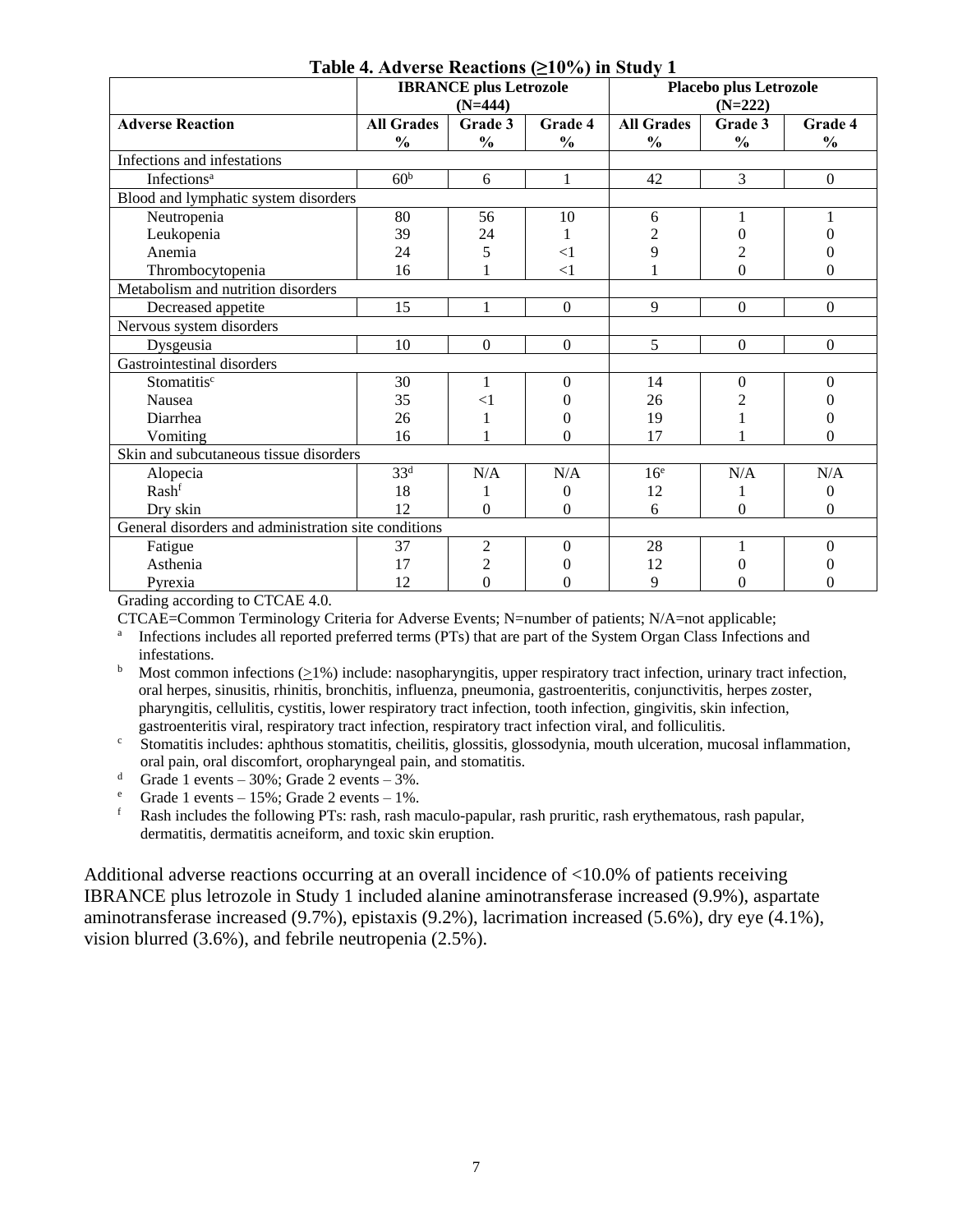| Table of Laboratory Troublinanties in Stuuy T |                               |                |                |                               |                             |                |
|-----------------------------------------------|-------------------------------|----------------|----------------|-------------------------------|-----------------------------|----------------|
|                                               | <b>IBRANCE</b> plus Letrozole |                |                | <b>Placebo plus Letrozole</b> |                             |                |
|                                               |                               | (N=444)        |                | $(N=222)$                     |                             |                |
| <b>Laboratory Abnormality</b>                 | <b>All Grades</b>             | Grade 3        | <b>Grade 4</b> | <b>All Grades</b>             | Grade 3                     | <b>Grade 4</b> |
|                                               | $\frac{0}{0}$                 | $\frac{0}{0}$  | $\%$           | $\frac{6}{9}$                 | $\%$                        | $\frac{6}{9}$  |
| WBC decreased                                 | 97                            | 35             |                | 25                            |                             |                |
| Neutrophils decreased                         | 95                            | 56             | 12             | 20                            |                             |                |
| Anemia                                        | 78                            | 6              |                | 42                            | $\mathcal{D}_{\mathcal{L}}$ |                |
| Platelets decreased                           | 63                            |                |                | 14                            |                             |                |
| Aspartate aminotransferase                    | 52                            | 3              | 0              | 34                            |                             | $\theta$       |
| increased                                     |                               |                |                |                               |                             |                |
| Alanine aminotransferase                      | 43                            | $\mathfrak{D}$ | ${<}1$         | 30                            | $\Omega$                    | $\theta$       |
| increased                                     |                               |                |                |                               |                             |                |

**Table 5. Laboratory Abnormalities in Study 1**

N=number of patients; WBC=white blood cells.

### **Study 2: IBRANCE plus Fulvestrant**

### **Patients with HR-positive, HER2-negative advanced or metastatic breast cancer who have had disease progression on or after prior adjuvant or metastatic endocrine therapy**

The safety of IBRANCE (125 mg/day) plus fulvestrant (500 mg) versus placebo plus fulvestrant was evaluated in Study 2 (PALOMA-3). The data described below reflect exposure to IBRANCE in 345 out of 517 patients with HR-positive, HER2-negative advanced or metastatic breast cancer who received at least 1 dose of IBRANCE plus fulvestrant in Study 2. The median duration of treatment for IBRANCE plus fulvestrant was 10.8 months while the median duration of treatment for placebo plus fulvestrant arm was 4.8 months.

Dose reductions due to an adverse reaction of any grade occurred in 36% of patients receiving IBRANCE plus fulvestrant. No dose reduction was allowed for fulvestrant in Study 2.

Permanent discontinuation associated with an adverse reaction occurred in 19 of 345 (6%) patients receiving IBRANCE plus fulvestrant, and in 6 of 172 (3%) patients receiving placebo plus fulvestrant. Adverse reactions leading to discontinuation for those patients receiving IBRANCE plus fulvestrant included fatigue (0.6%), infections (0.6%), and thrombocytopenia (0.6%).

The most common adverse reactions  $(\geq 10\%)$  of any grade reported in patients in the IBRANCE plus fulvestrant arm by descending frequency were neutropenia, leukopenia, infections, fatigue, nausea, anemia, stomatitis, diarrhea, thrombocytopenia, vomiting, alopecia, rash, decreased appetite, and pyrexia.

The most frequently reported Grade  $\geq$ 3 adverse reactions ( $\geq$ 5%) in patients receiving IBRANCE plus fulvestrant in descending frequency were neutropenia and leukopenia.

Adverse reactions  $(\geq 10\%)$  reported in patients who received IBRANCE plus fulvestrant or placebo plus fulvestrant in Study 2 are listed in Table 6.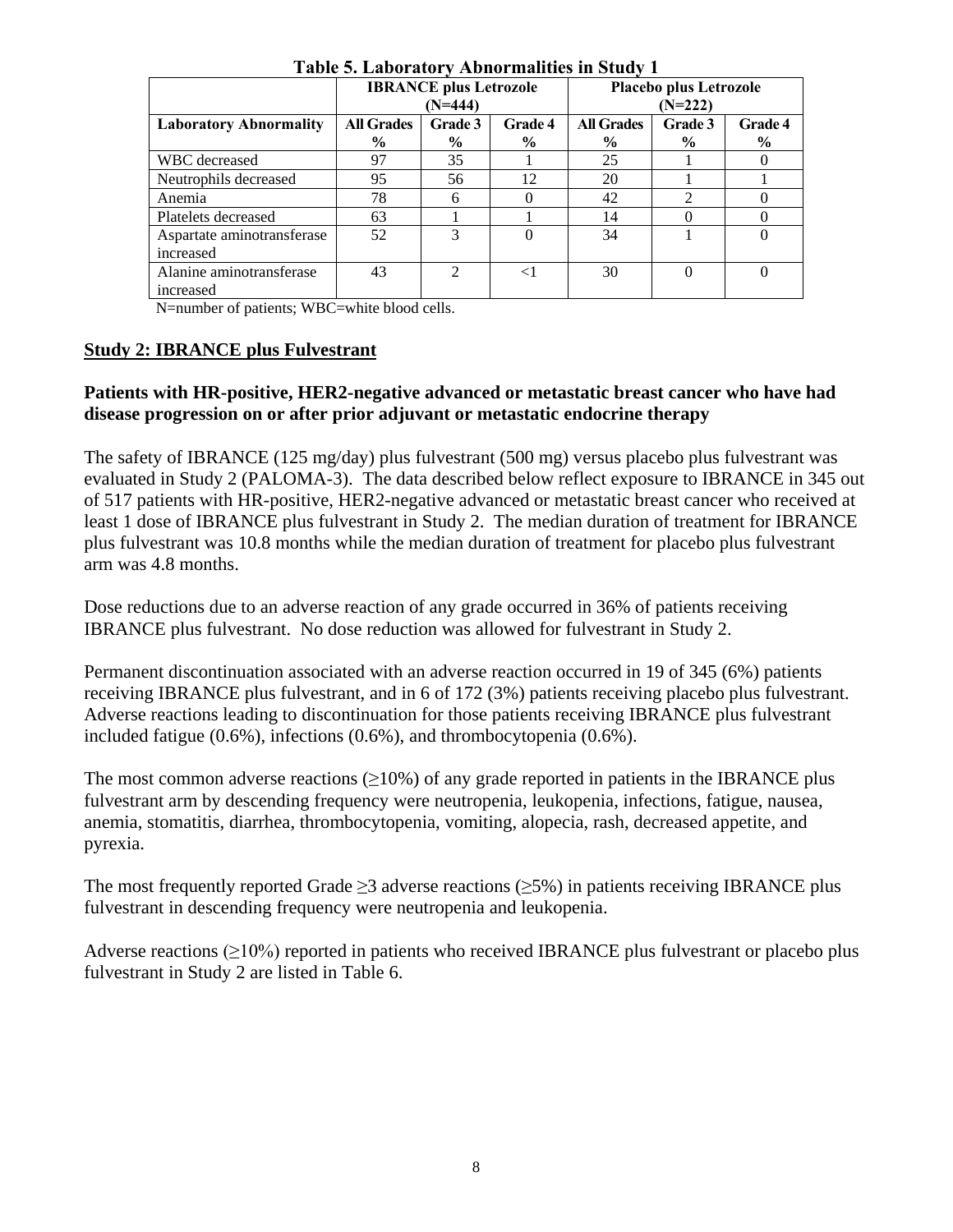| Table 6. Adverse Reactions ( $\geq$ 10%) in Study 2  |                   |                                                                                 |                |                   |                |                  |
|------------------------------------------------------|-------------------|---------------------------------------------------------------------------------|----------------|-------------------|----------------|------------------|
| <b>Adverse Reaction</b>                              |                   | <b>IBRANCE</b> plus Fulvestrant<br><b>Placebo plus Fulvestrant</b><br>$(N=345)$ |                | $(N=172)$         |                |                  |
|                                                      | <b>All Grades</b> | Grade 3                                                                         | <b>Grade 4</b> | <b>All Grades</b> | Grade 3        | Grade 4          |
|                                                      | $\frac{0}{0}$     | $\frac{0}{0}$                                                                   | $\frac{0}{0}$  | $\frac{0}{0}$     | $\frac{0}{0}$  | $\frac{0}{0}$    |
| Infections and infestations                          |                   |                                                                                 |                |                   |                |                  |
| Infections <sup>a</sup>                              | 47 <sup>b</sup>   | 3                                                                               | 1              | 31                | 3              | $\theta$         |
| Blood and lymphatic system disorders                 |                   |                                                                                 |                |                   |                |                  |
| Neutropenia                                          | 83                | 55                                                                              | 11             | 4                 | 1              | $\mathbf{0}$     |
| Leukopenia                                           | 53                | 30                                                                              |                | 5                 | 1              | 1                |
| Anemia                                               | 30                | 4                                                                               | $\mathbf{0}$   | 13                | $\overline{2}$ | $\mathbf{0}$     |
| Thrombocytopenia                                     | 23                | $\overline{c}$                                                                  |                | $\mathbf{0}$      | $\overline{0}$ | $\boldsymbol{0}$ |
| Metabolism and nutrition disorders                   |                   |                                                                                 |                |                   |                |                  |
| Decreased appetite                                   | 16                | $\mathbf{1}$                                                                    | $\Omega$       | 8                 | 1              | $\boldsymbol{0}$ |
| Gastrointestinal disorders                           |                   |                                                                                 |                |                   |                |                  |
| Nausea                                               | 34                | $\boldsymbol{0}$                                                                | $\Omega$       | 28                | 1              | $\theta$         |
| Stomatitis <sup>c</sup>                              | 28                | 1                                                                               | $\Omega$       | 13                | $\Omega$       | $\boldsymbol{0}$ |
| Diarrhea                                             | 24                | $\boldsymbol{0}$                                                                | $\theta$       | 19                | 1              | $\boldsymbol{0}$ |
| Vomiting                                             | 19                | 1                                                                               | $\Omega$       | 15                | 1              | $\theta$         |
| Skin and subcutaneous tissue disorders               |                   |                                                                                 |                |                   |                |                  |
| Alopecia                                             | 18 <sup>d</sup>   | N/A                                                                             | N/A            | 6 <sup>e</sup>    | N/A            | N/A              |
| Rashf                                                | 17                | 1                                                                               | $\theta$       | 6                 | $\Omega$       | $\theta$         |
| General disorders and administration site conditions |                   |                                                                                 |                |                   |                |                  |
| Fatigue                                              | 41                | 2                                                                               | $\theta$       | 29                | 1              | $\boldsymbol{0}$ |
| Pyrexia                                              | 13                | $<$ 1                                                                           | $\theta$       | 5                 | $\overline{0}$ | $\mathbf{0}$     |

Grading according to CTCAE 4.0.

CTCAE=Common Terminology Criteria for Adverse Events; N=number of patients; N/A=not applicable.

a Infections includes all reported preferred terms (PTs) that are part of the System Organ Class Infections and infestations.

 $b$  Most common infections ( $>1\%$ ) include: nasopharyngitis, upper respiratory infection, urinary tract infection, bronchitis, rhinitis, influenza, conjunctivitis, sinusitis, pneumonia, cystitis, oral herpes, respiratory tract infection, gastroenteritis, tooth infection, pharyngitis, eye infection, herpes simplex, and paronychia.

<sup>c</sup> Stomatitis includes: aphthous stomatitis, cheilitis, glossitis, glossodynia, mouth ulceration, mucosal inflammation, oral pain, oropharyngeal discomfort, oropharyngeal pain, stomatitis.

<sup>d</sup> Grade 1 events – 17%; Grade 2 events – 1%.

 $^{\circ}$  Grade 1 events – 6%.

<sup>f</sup> Rash includes: rash, rash maculo-papular, rash pruritic, rash erythematous, rash papular, dermatitis, dermatitis acneiform, toxic skin eruption.

Additional adverse reactions occurring at an overall incidence of <10.0% of patients receiving IBRANCE plus fulvestrant in Study 2 included asthenia (7.5%), aspartate aminotransferase increased (7.5%), dysgeusia (6.7%), epistaxis (6.7%), lacrimation increased (6.4%), dry skin (6.1%), alanine aminotransferase increased (5.8%), vision blurred (5.8%), dry eye (3.8%), and febrile neutropenia (0.9%).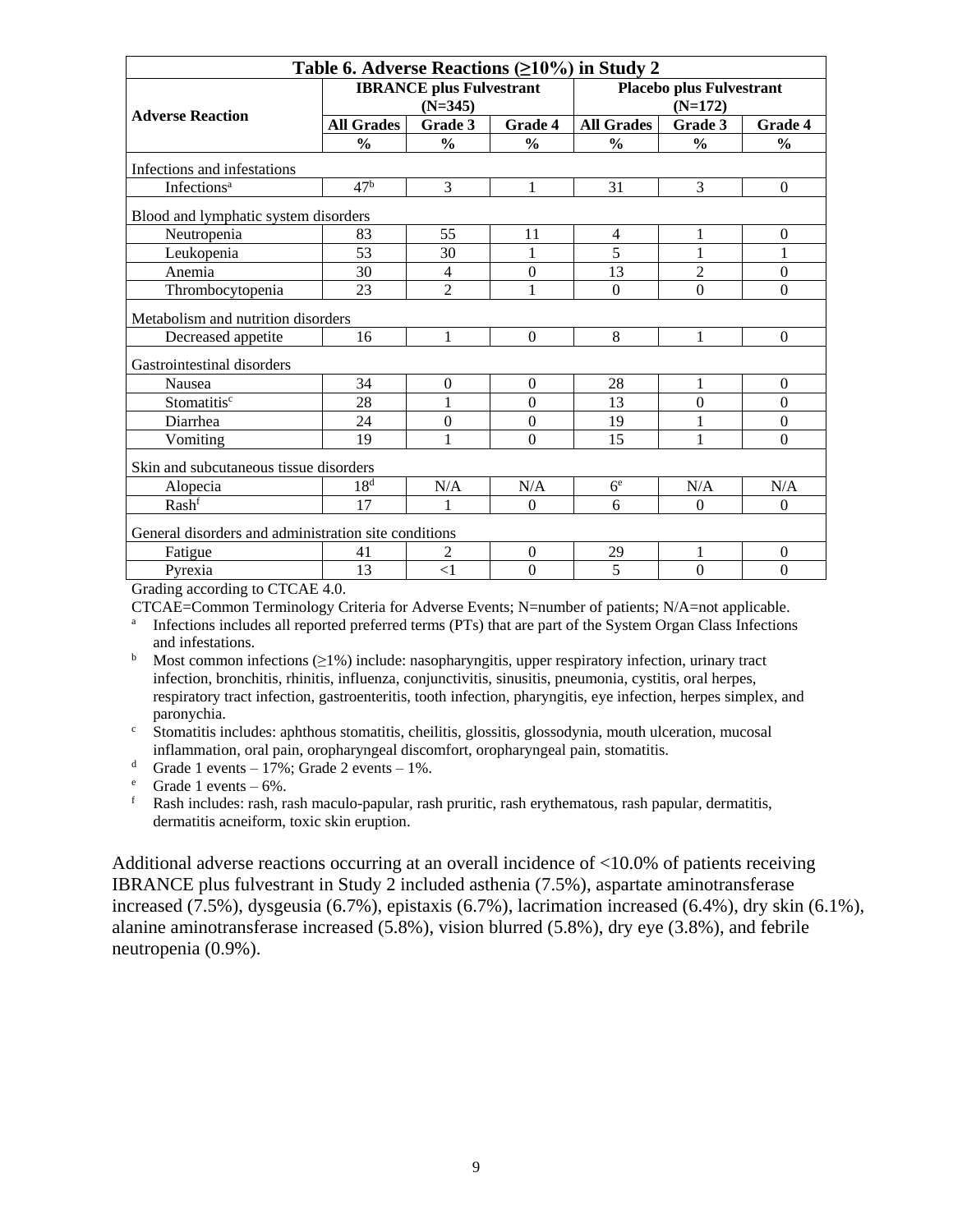|                                         |                           | <b>IBRANCE</b> plus Fulvestrant<br>$(N=345)$ |                          |                                    | <b>Placebo plus Fulvestrant</b><br>$(N=172)$ |                 |  |
|-----------------------------------------|---------------------------|----------------------------------------------|--------------------------|------------------------------------|----------------------------------------------|-----------------|--|
| <b>Laboratory Abnormality</b>           | <b>All Grades</b><br>$\%$ | Grade 3<br>$\%$                              | Grade 4<br>$\frac{6}{9}$ | <b>All Grades</b><br>$\frac{6}{9}$ | Grade 3<br>$\frac{0}{0}$                     | Grade 4<br>$\%$ |  |
| WBC decreased                           | 99                        | 45                                           |                          | 26                                 |                                              |                 |  |
| Neutrophils decreased                   | 96                        | 56                                           |                          | 14                                 |                                              |                 |  |
| Anemia                                  | 78                        |                                              |                          | 40                                 | ↑                                            |                 |  |
| Platelets decreased                     | 62                        |                                              |                          | 10                                 |                                              |                 |  |
| Aspartate aminotransferase<br>increased | 43                        | $\overline{4}$                               |                          | 48                                 | 4                                            | 0               |  |
| Alanine aminotransferase<br>increased   | 36                        | $\mathcal{D}_{\mathcal{L}}$                  |                          | 34                                 | 0                                            | 0               |  |

**Table 7. Laboratory Abnormalities in Study 2**

N=number of patients; WBC=white blood cells.

### **6.2 Postmarketing Experience**

The following adverse reactions have been identified during post-approval use of IBRANCE. Because these reactions are reported voluntarily from a population of uncertain size, it is not always possible to reliably estimate their frequency or establish a causal relationship to drug exposure.

*Respiratory Disorders*: Interstitial lung disease (ILD)/non-infectious pneumonitis.

### **Male patients with HR-positive, HER2-negative advanced or metastatic breast cancer**

Based on limited data from postmarketing reports and electronic health records, the safety profile for men treated with IBRANCE is consistent with the safety profile in women treated with IBRANCE.

# **7 DRUG INTERACTIONS**

Palbociclib is primarily metabolized by CYP3A and sulfotransferase (SULT) enzyme SULT2A1. In vivo, palbociclib is a time-dependent inhibitor of CYP3A.

### **7.1 Agents That May Increase Palbociclib Plasma Concentrations**

# **Effect of CYP3A Inhibitors**

Coadministration of a strong CYP3A inhibitor (itraconazole) increased the plasma exposure of palbociclib in healthy subjects by 87%. Avoid concomitant use of strong CYP3A inhibitors (e.g., clarithromycin, indinavir, itraconazole, ketoconazole, lopinavir/ritonavir, nefazodone, nelfinavir, posaconazole, ritonavir, saquinavir, telaprevir, telithromycin, and voriconazole). Avoid grapefruit or grapefruit juice during IBRANCE treatment. If coadministration of IBRANCE with a strong CYP3A inhibitor cannot be avoided, reduce the dose of IBRANCE *[see Dosage and Administration (2.2) and Clinical Pharmacology (12.3)]*.

# **7.2 Agents That May Decrease Palbociclib Plasma Concentrations**

# **Effect of CYP3A Inducers**

Coadministration of a strong CYP3A inducer (rifampin) decreased the plasma exposure of palbociclib in healthy subjects by 85%. Avoid concomitant use of strong CYP3A inducers (e.g., phenytoin, rifampin, carbamazepine, enzalutamide, and St John's Wort) *[see Clinical Pharmacology (12.3)]*.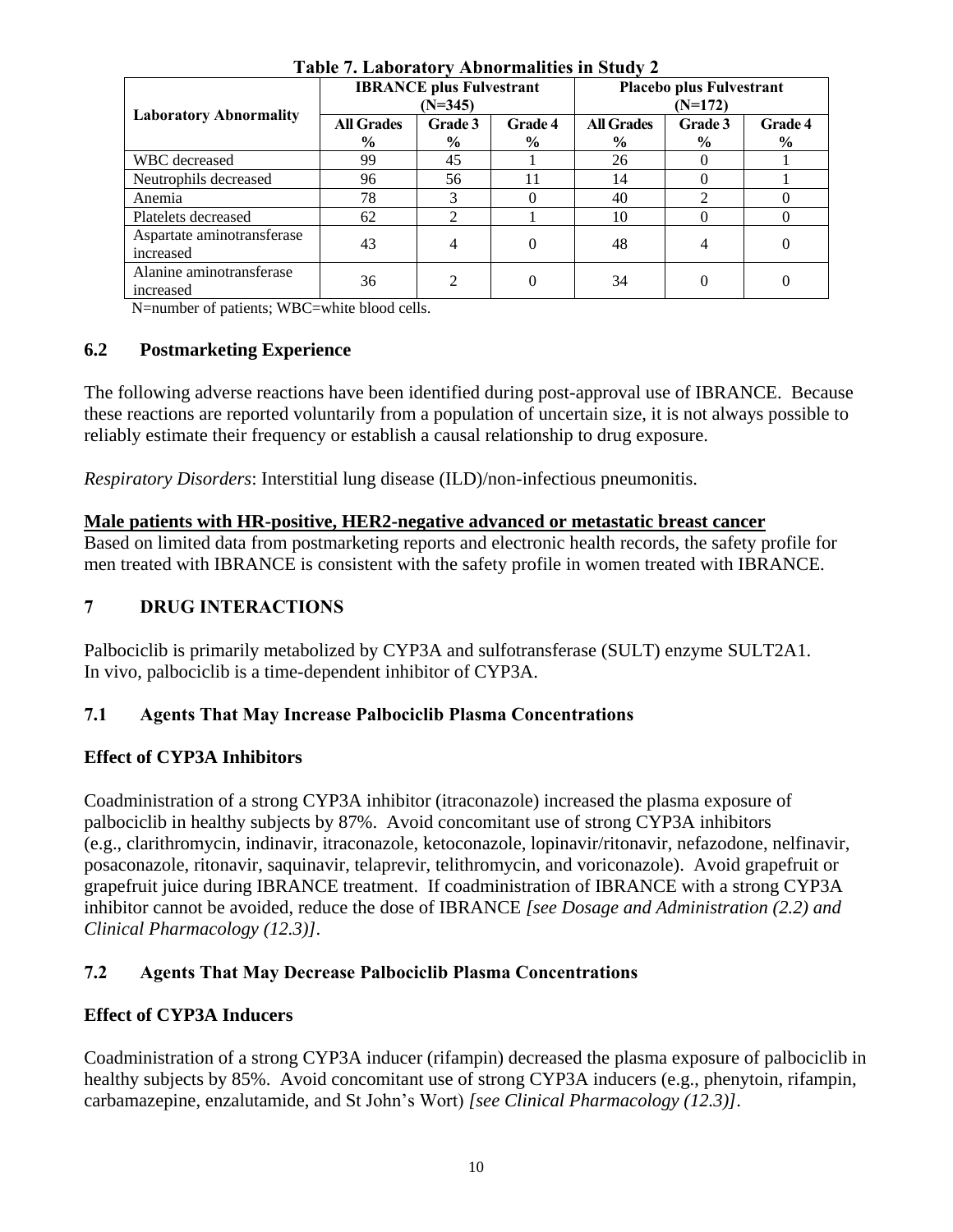### **7.3 Drugs That May Have Their Plasma Concentrations Altered by Palbociclib**

Coadministration of midazolam with multiple doses of IBRANCE increased the midazolam plasma exposure by 61%, in healthy subjects, compared to administration of midazolam alone. The dose of the sensitive CYP3A substrate with a narrow therapeutic index (e.g., alfentanil, cyclosporine, dihydroergotamine, ergotamine, everolimus, fentanyl, pimozide, quinidine, sirolimus, and tacrolimus) may need to be reduced, as IBRANCE may increase its exposure *[see Clinical Pharmacology (12.3)]*.

### **8 USE IN SPECIFIC POPULATIONS**

### **8.1 Pregnancy**

### **Risk Summary**

Based on findings from animal studies and its mechanism of action, IBRANCE can cause fetal harm when administered to a pregnant woman *[see Clinical Pharmacology (12.1)]*. There are no available data in pregnant women to inform the drug-associated risk. In animal reproduction studies, administration of palbociclib to pregnant rats and rabbits during organogenesis resulted in embryo-fetal toxicity at maternal exposures that were  $\geq$ 4 times the human clinical exposure based on AUC *(see Data)*. Advise pregnant women of the potential risk to a fetus.

The estimated background risk of major birth defects and miscarriage for the indicated population is unknown. In the U.S. general population, the estimated background risk of major birth defects and miscarriage in clinically recognized pregnancies is 2%-4% and 15%-20%, respectively.

### **Data**

### Animal Data

In a fertility and early embryonic development study in female rats, palbociclib was administered orally for 15 days before mating through to Day 7 of pregnancy, which did not cause embryo toxicity at doses up to 300 mg/kg/day with maternal systemic exposures approximately 4 times the human exposure (AUC) at the recommended dose.

In embryo-fetal development studies in rats and rabbits, pregnant animals received oral doses of palbociclib up to 300 mg/kg/day and 20 mg/kg/day, respectively, during the period of organogenesis. The maternally toxic dose of 300 mg/kg/day was fetotoxic in rats, resulting in reduced fetal body weights. At doses ≥100 mg/kg/day in rats, there was an increased incidence of a skeletal variation (increased incidence of a rib present at the seventh cervical vertebra). At the maternally toxic dose of 20 mg/kg/day in rabbits, there was an increased incidence of skeletal variations, including small phalanges in the forelimb. At 300 mg/kg/day in rats and 20 mg/kg/day in rabbits, the maternal systemic exposures were approximately 4 and 9 times the human exposure (AUC) at the recommended dose, respectively.

CDK4/6 double knockout mice have been reported to die in late stages of fetal development (gestation Day 14.5 until birth) due to severe anemia. However, knockout mouse data may not be predictive of effects in humans due to differences in degree of target inhibition.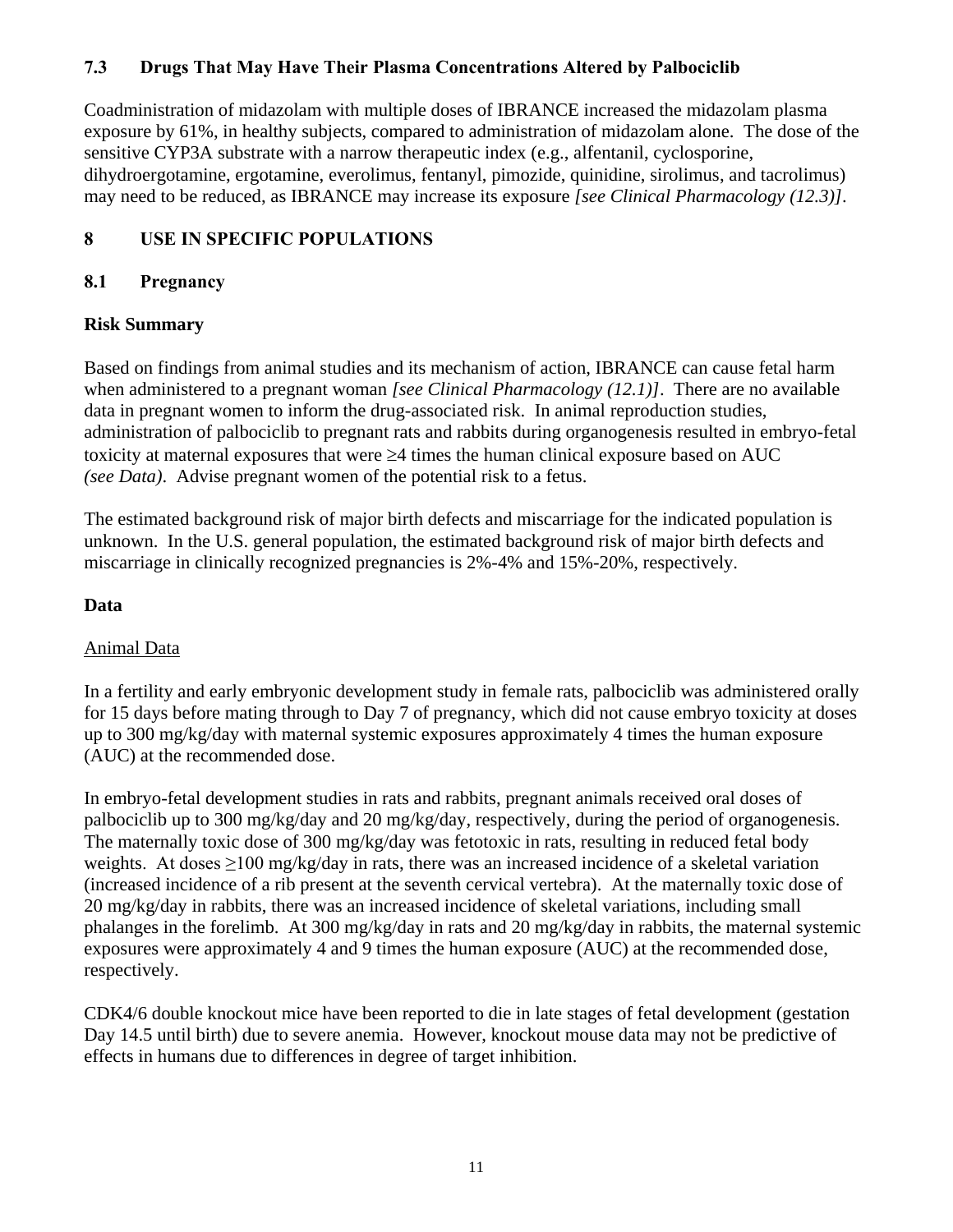### **8.2 Lactation**

### **Risk Summary**

There is no information regarding the presence of palbociclib in human milk, its effects on milk production, or the breastfed infant. Because of the potential for serious adverse reactions in breastfed infants from IBRANCE, advise a lactating woman not to breastfeed during treatment with IBRANCE and for 3 weeks after the last dose.

### **8.3 Females and Males of Reproductive Potential**

### **Pregnancy Testing**

Based on animal studies, IBRANCE can cause fetal harm when administered to a pregnant woman *[see Use in Specific Populations (8.1)].* Females of reproductive potential should have a pregnancy test prior to starting treatment with IBRANCE.

### **Contraception**

### Females

IBRANCE can cause fetal harm when administered to a pregnant woman *[see Use in Specific Populations (8.1)]*. Advise females of reproductive potential to use effective contraception during treatment with IBRANCE and for at least 3 weeks after the last dose.

### Males

1. Because of the potential for genotoxicity, advise male patients with female partners of reproductive potential to use effective contraception during treatment with IBRANCE and for 3 months after the last dose *[see Nonclinical Toxicology (13.1)]*.

# **Infertility**

### Males

Based on animal studies, IBRANCE may impair fertility in males of reproductive potential *[see Nonclinical Toxicology (13.1)]*.

# **8.4 Pediatric Use**

The safety and efficacy of IBRANCE in pediatric patients have not been studied.

Altered glucose metabolism (glycosuria, hyperglycemia, decreased insulin) associated with changes in the pancreas (islet cell vacuolation), eye (cataracts, lens degeneration), kidney (tubule vacuolation, chronic progressive nephropathy) and adipose tissue (atrophy) were identified in a 27 week repeat-dose toxicology study in rats that were immature at the beginning of the studies and were most prevalent in males at oral palbociclib doses  $\geq$ 30 mg/kg/day (approximately 11 times the adult human exposure [AUC] at the recommended dose). Some of these findings (glycosuria/hyperglycemia, pancreatic islet cell vacuolation, and kidney tubule vacuolation) were present with lower incidence and severity in a 15 week repeat-dose toxicology study in immature rats. Altered glucose metabolism or associated changes in the pancreas, eye, kidney and adipose tissue were not identified in a 27-week repeat-dose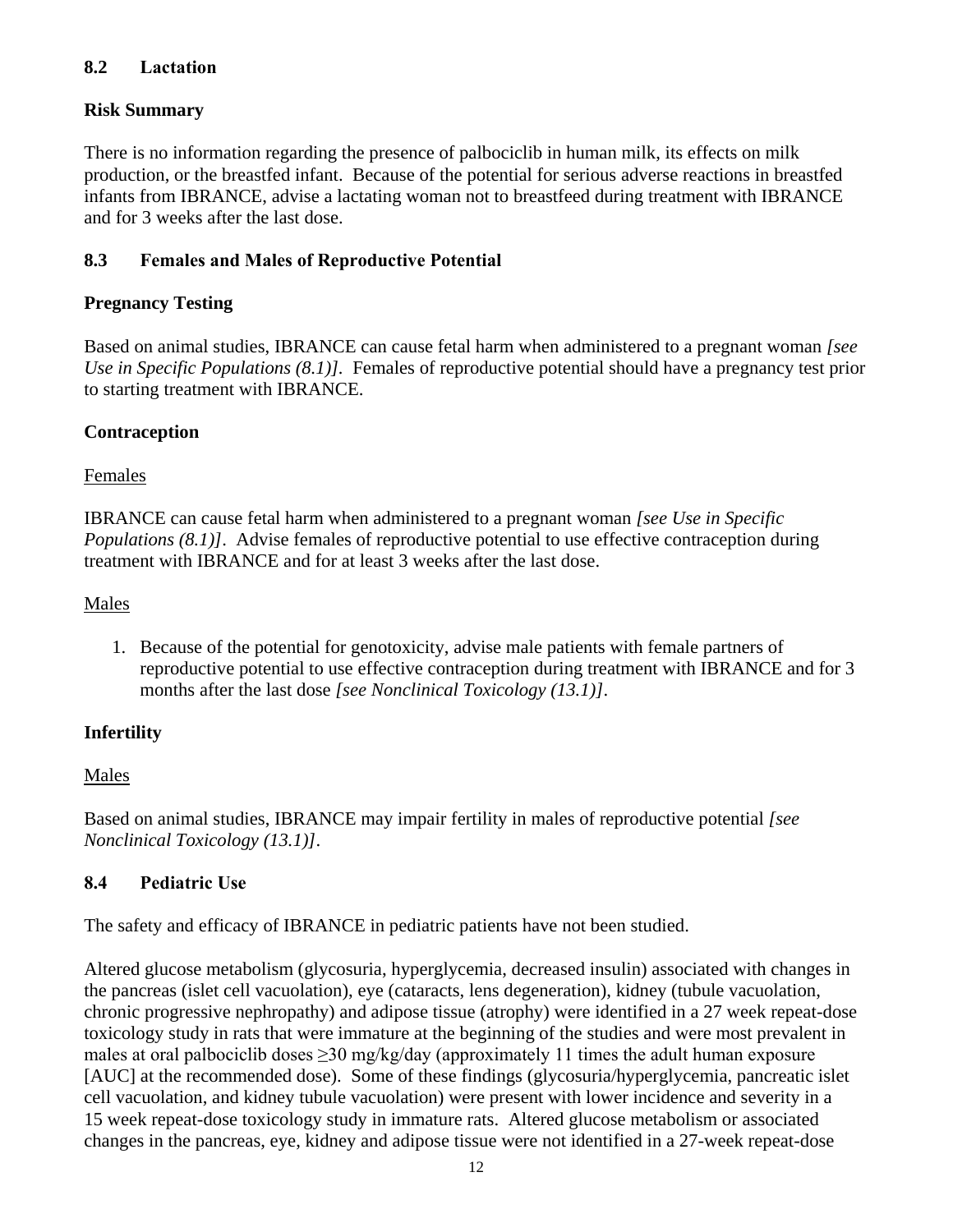toxicology study in rats that were mature at the beginning of the study and in dogs in repeat-dose toxicology studies up to 39 weeks duration.

Toxicities in teeth independent of altered glucose metabolism were observed in rats. Administration of 100 mg/kg palbociclib for 27 weeks (approximately 15 times the adult human exposure [AUC] at the recommended dose) resulted in abnormalities in growing incisor teeth (discolored, ameloblast degeneration/necrosis, mononuclear cell infiltrate). Other toxicities of potential concern to pediatric patients have not been evaluated in juvenile animals.

# **8.5 Geriatric Use**

Of 444 patients who received IBRANCE in Study 1, 181 patients (41%) were ≥65 years of age and 48 patients (11%) were  $\geq$ 75 years of age. Of 347 patients who received IBRANCE in Study 2, 86 patients (25%) were ≥65 years of age and 27 patients (8%) were ≥75 years of age. No overall differences in safety or effectiveness of IBRANCE were observed between these patients and younger patients.

# **8.6 Hepatic Impairment**

No dose adjustment is required in patients with mild or moderate hepatic impairment (Child-Pugh classes A and B). For patients with severe hepatic impairment (Child-Pugh class C), the recommended dose of IBRANCE is 75 mg once daily for 21 consecutive days followed by 7 days off treatment to comprise a complete cycle of 28 days *[see Dosage and Administration (2.2)]*. Based on a pharmacokinetic trial in subjects with varying degrees of hepatic function, the palbociclib unbound exposure (unbound AUC<sub>INF</sub>) decreased by 17% in subjects with mild hepatic impairment (Child-Pugh class A), and increased by 34% and 77% in subjects with moderate (Child-Pugh class B) and severe (Child-Pugh class C) hepatic impairment, respectively, relative to subjects with normal hepatic function. Peak palbociclib unbound exposure (unbound C<sub>max</sub>) increased by 7%, 38% and 72% for mild, moderate and severe hepatic impairment, respectively, relative to subjects with normal hepatic function *[see Clinical Pharmacology (12.3)]*.

Review the Full Prescribing Information for the aromatase inhibitor or fulvestrant for dose modifications related to hepatic impairment.

# **8.7 Renal Impairment**

No dose adjustment is required in patients with mild, moderate, or severe renal impairment  $(CrCl > 15$  mL/min).

Based on a pharmacokinetic trial in subjects with varying degrees of renal function, the total palbociclib exposure (AUC<sub>INF</sub>) increased by 39%, 42%, and 31% with mild (60 mL/min  $\leq$  CrCl  $\lt 90$  mL/min), moderate (30 mL/min  $\leq$  CrCl  $\lt 60$  mL/min), and severe (CrCl  $\lt 30$  mL/min) renal impairment, respectively, relative to subjects with normal renal function. Peak palbociclib exposure  $(C_{\text{max}})$  increased by 17%, 12%, and 15% for mild, moderate, and severe renal impairment, respectively, relative to subjects with normal renal function.

The pharmacokinetics of palbociclib have not been studied in patients requiring hemodialysis *[see Clinical Pharmacology (12.3)]*.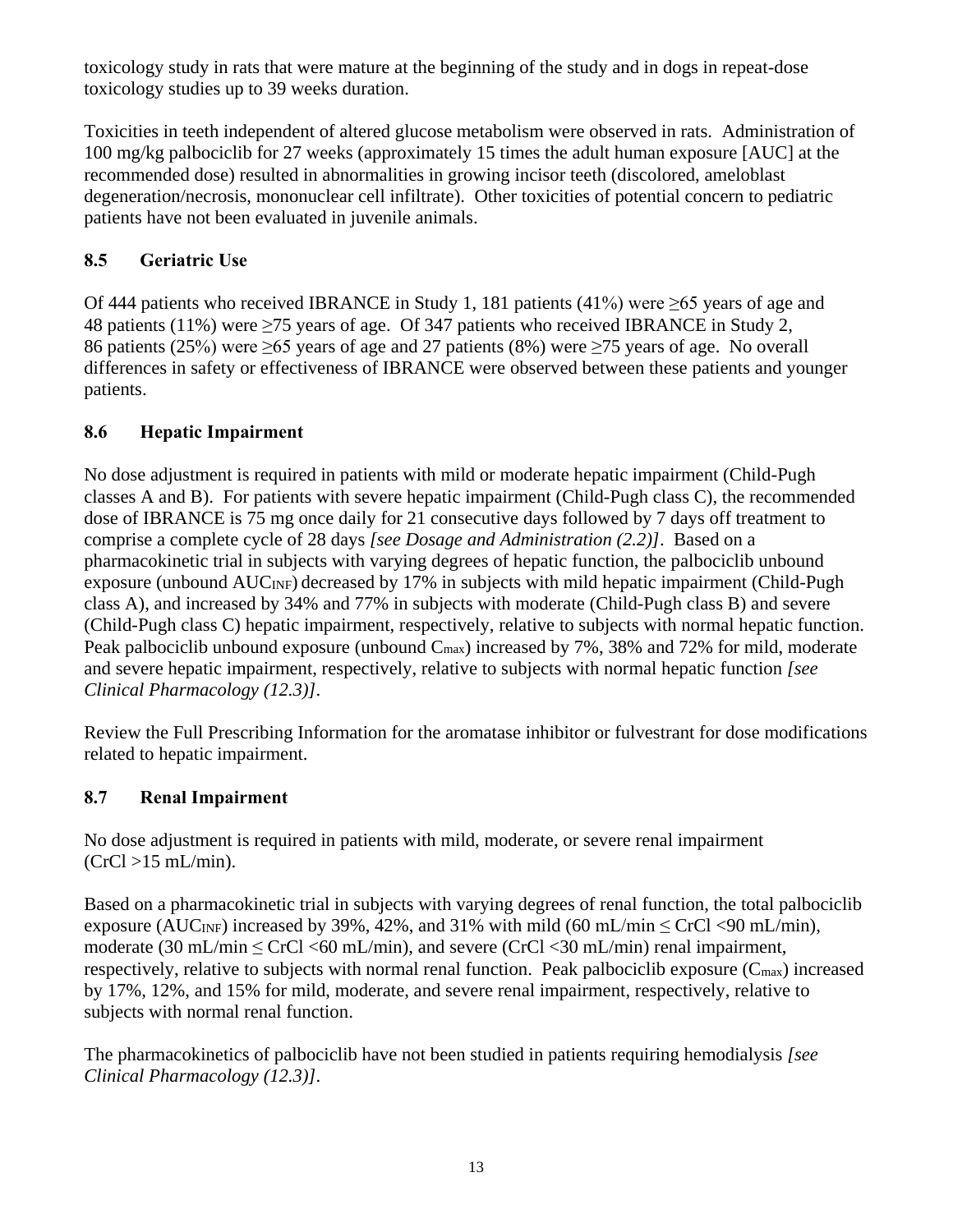### **10 OVERDOSAGE**

There is no known antidote for IBRANCE. The treatment of overdose of IBRANCE should consist of general supportive measures.

### **11 DESCRIPTION**

IBRANCE tablets for oral administration contain 125 mg, 100 mg, or 75 mg of palbociclib, a kinase inhibitor. The molecular formula for palbociclib is  $C_{24}H_{29}N_7O_2$ . The molecular weight is 447.54 daltons. The chemical name is 6-acetyl-8-cyclopentyl-5-methyl-2-{[5-(piperazin-1-yl)pyridin-2 yl]amino}pyrido[2,3-*d*]pyrimidin-7(8*H*)-one, and its structural formula is:



Palbociclib is a yellow to orange powder. At or below pH 4, palbociclib behaves as a high-solubility compound. Above pH 4, the solubility of the drug substance reduces significantly.

*Inactive Ingredients:* Microcrystalline cellulose, colloidal silicon dioxide, crospovidone, magnesium stearate, succinic acid, HPMC 2910/hypromellose, titanium dioxide, triacetin, and FD&C Blue #2/Indigo Carmine Aluminum Lake. In addition, the 75 mg and 125 mg tablets contain red iron oxide and the 100 mg tablets contain yellow iron oxide.

# **12 CLINICAL PHARMACOLOGY**

# **12.1 Mechanism of Action**

Palbociclib is an inhibitor of cyclin-dependent kinases (CDK) 4 and 6. Cyclin D1 and CDK4/6 are downstream of signaling pathways which lead to cellular proliferation. In vitro, palbociclib reduced cellular proliferation of estrogen receptor (ER)-positive breast cancer cell lines by blocking progression of the cell from G1 into S phase of the cell cycle. Treatment of breast cancer cell lines with the combination of palbociclib and antiestrogens leads to decreased retinoblastoma (Rb) protein phosphorylation resulting in reduced E2F expression and signaling, and increased growth arrest compared to treatment with each drug alone. In vitro treatment of ER-positive breast cancer cell lines with the combination of palbociclib and antiestrogens led to increased cell senescence compared to each drug alone, which was sustained for up to 6 days following palbociclib removal and was greater if antiestrogen treatment was continued. In vivo studies using a patient-derived ER-positive breast cancer xenograft model demonstrated that the combination of palbociclib and letrozole increased the inhibition of Rb phosphorylation, downstream signaling, and tumor growth compared to each drug alone.

Human bone marrow mononuclear cells treated with palbociclib in the presence or absence of an anti-estrogen in vitro did not become senescent and resumed proliferation following palbociclib withdrawal.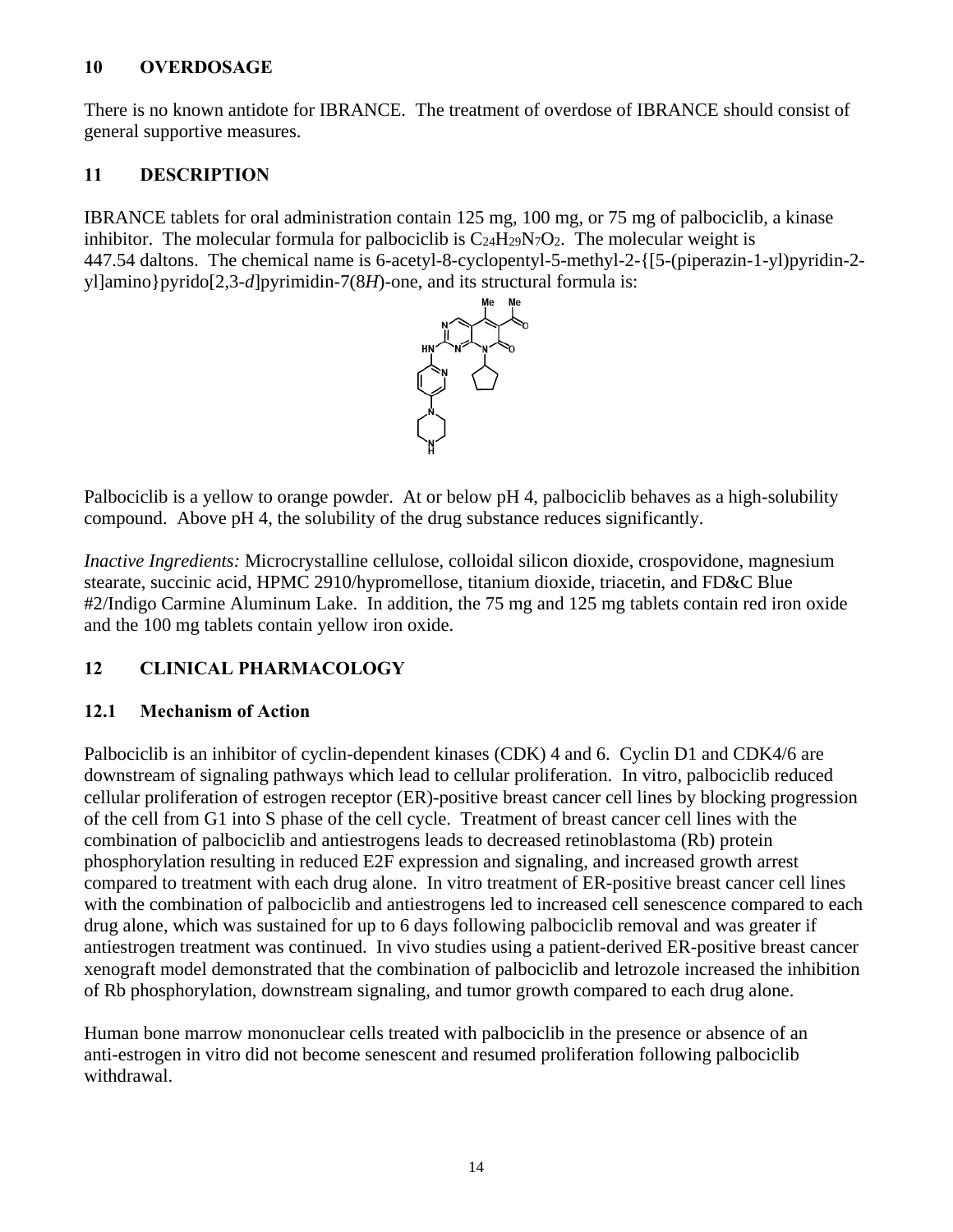### **12.2 Pharmacodynamics**

### **Cardiac Electrophysiology**

The effect of palbociclib on the QT interval corrected for heart rate (QTc) was evaluated using time-matched electrocardiograms (ECGs) evaluating the change from baseline and corresponding pharmacokinetic data in 77 patients with breast cancer. Palbociclib had no large effect on QTc (i.e., >20 ms) at 125 mg once daily for 21 consecutive days followed by 7 days off treatment to comprise a complete cycle of 28 days.

### **12.3 Pharmacokinetics**

The pharmacokinetics (PK) of palbociclib were characterized in patients with solid tumors including advanced breast cancer and in healthy subjects.

### **Absorption**

The maximum observed concentration  $(C_{\text{max}})$  of palbociclib is generally observed between 4 to 12 hours (time to reach maximum concentration,  $T_{\text{max}}$ ) following oral administration of IBRANCE tablets. The mean absolute bioavailability of IBRANCE after an oral 125 mg dose is 46%. In the dosing range of 25 mg to 225 mg, the AUC and Cmax increased proportionally with dose in general. Steady state was achieved within 8 days following repeated once daily dosing. With repeated once daily administration, palbociclib accumulated with a median accumulation ratio of 2.4 (range 1.5 to 4.2).

Food Effect: The area under the concentration-time curve from zero to infinity ( $AUC_{INF}$ ) and  $C_{max}$  of palbociclib increased by 22% and 26%, respectively, when IBRANCE tablets were given with a high-fat, high-calorie meal (approximately 800 to 1000 calories with 150, 250, and 500 to 600 calories from protein, carbohydrate, and fat, respectively), and by 9% and 10%, respectively, when IBRANCE tablets were given with a moderate-fat, standard-calorie meal (approximately 500 to 700 calories with 75 to 105, 250 to 350 and 175 to 245 calories from protein, carbohydrate, and fat, respectively), compared to IBRANCE tablets given under overnight fasted conditions.

### **Distribution**

Binding of palbociclib to human plasma proteins in vitro was approximately 85%, with no concentration dependence over the concentration range of 500 ng/mL to 5000 ng/mL. The mean fraction unbound  $(f_u)$ of palbociclib in human plasma in vivo increased incrementally with worsening hepatic function. There was no obvious trend in the mean palbociclib f<sub>u</sub> in human plasma in vivo with worsening renal function. The geometric mean apparent volume of distribution  $(V_z/F)$  was 2583 L with a coefficient of variation (CV) of 26%.

### **Metabolism**

In vitro and in vivo studies indicated that palbociclib undergoes hepatic metabolism in humans. Following oral administration of a single 125 mg dose of  $\lceil {^{14}C} \rceil$ palbociclib to humans, the primary metabolic pathways for palbociclib involved oxidation and sulfonation, with acylation and glucuronidation contributing as minor pathways. Palbociclib was the major circulating drug-derived entity in plasma (23%). The major circulating metabolite was a glucuronide conjugate of palbociclib, although it only represented 1.5% of the administered dose in the excreta. Palbociclib was extensively metabolized with unchanged drug accounting for 2.3% and 6.9% of radioactivity in feces and urine, respectively. In feces, the sulfamic acid conjugate of palbociclib was the major drug-related component,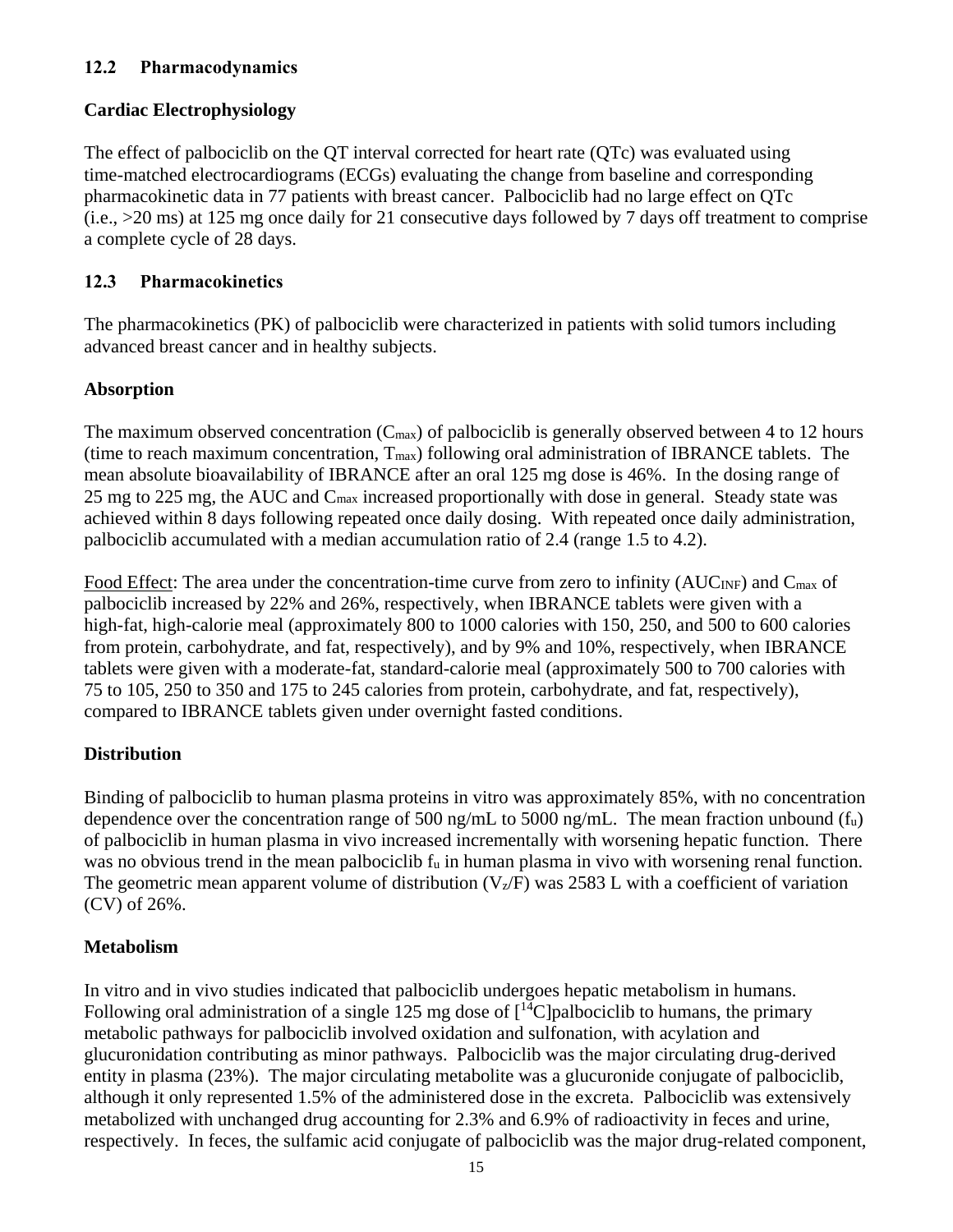accounting for 26% of the administered dose. In vitro studies with human hepatocytes, liver cytosolic and S9 fractions, and recombinant SULT enzymes indicated that CYP3A and SULT2A1 are mainly involved in the metabolism of palbociclib.

## **Elimination**

The geometric mean apparent oral clearance (CL/F) of palbociclib was 63.1 L/hr (29% CV), and the mean ( $\pm$  standard deviation) plasma elimination half-life was 29 ( $\pm$ 5) hours in patients with advanced breast cancer. In 6 healthy male subjects given a single oral dose of  $[{}^{14}C]$  palbociclib, a median of 91.6% of the total administered radioactive dose was recovered in 15 days; feces (74.1% of dose) was the major route of excretion, with 17.5% of the dose recovered in urine. The majority of the material was excreted as metabolites.

### **Age, Gender, and Body Weight**

Based on a population pharmacokinetic analysis in 183 patients with cancer (50 male and 133 female patients, age range from 22 to 89 years, and body weight range from 37.9 to 123 kg), gender had no effect on the exposure of palbociclib, and age and body weight had no clinically important effect on the exposure of palbociclib.

### **Pediatric Population**

Pharmacokinetics of IBRANCE have not been evaluated in patients <18 years of age.

### **Hepatic Impairment**

Data from a pharmacokinetic trial in subjects with varying degrees of hepatic impairment indicate that palbociclib unbound AUC<sub>INF</sub> decreased 17% in subjects with mild hepatic impairment (Child-Pugh class A), and increased by 34% and 77% in subjects with moderate (Child-Pugh class B) and severe (Child-Pugh class C) hepatic impairment, respectively, relative to subjects with normal hepatic function. Palbociclib unbound Cmax increased by 7%, 38% and 72% for mild, moderate and severe hepatic impairment, respectively, relative to subjects with normal hepatic function. In addition, based on a population pharmacokinetic analysis that included 183 patients, where 40 patients had mild hepatic impairment based on National Cancer Institute (NCI) classification (total bilirubin  $\leq$  ULN and  $AST > ULN$ , or total bilirubin >1.0 to  $1.5 \times ULN$  and any AST), mild hepatic impairment had no effect on the exposure of palbociclib, further supporting the findings from the dedicated hepatic impairment study.

### **Renal Impairment**

Data from a pharmacokinetic trial in subjects with varying degrees of renal impairment indicate that palbociclib AUC<sub>INF</sub> increased by 39%, 42%, and 31% with mild (60 mL/min  $\leq$  CrCl  $<$  90 mL/min), moderate (30 mL/min  $\leq$  CrCl  $\leq$  60 mL/min), and severe (CrCl  $\leq$  30 mL/min) renal impairment, respectively, relative to subjects with normal renal function. Peak palbociclib exposure  $(C_{\text{max}})$  increased by 17%, 12%, and 15% for mild, moderate, and severe renal impairment, respectively, relative to subjects with normal renal function. In addition, based on a population pharmacokinetic analysis that included 183 patients where 73 patients had mild renal impairment and 29 patients had moderate renal impairment, mild and moderate renal impairment had no effect on the exposure of palbociclib. The pharmacokinetics of palbociclib have not been studied in patients requiring hemodialysis.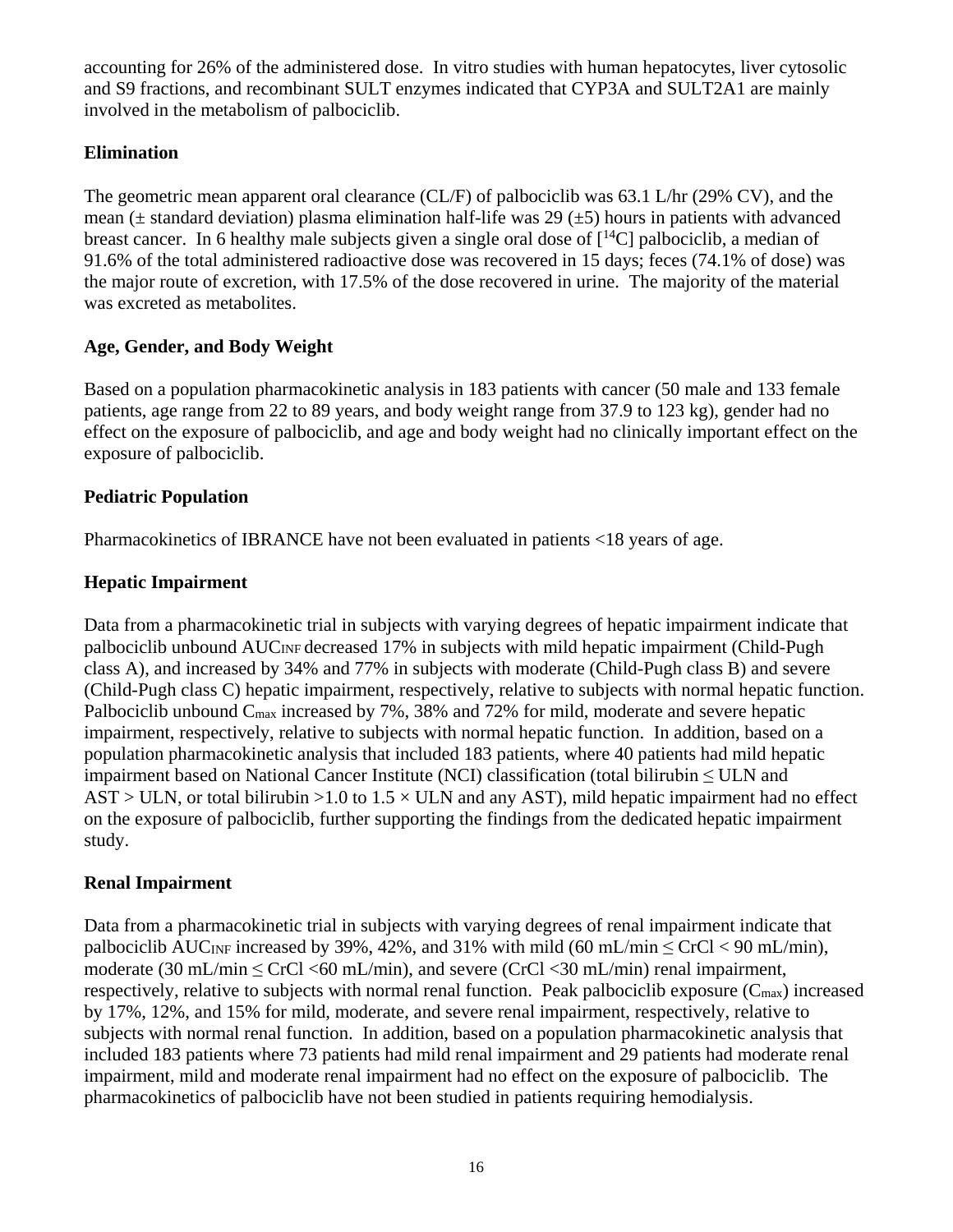### **Drug Interactions**

In vitro data indicate that CYP3A and SULT enzyme SULT2A1 are mainly involved in the metabolism of palbociclib. Palbociclib is a weak time-dependent inhibitor of CYP3A following daily 125 mg dosing to steady state in humans. In vitro, palbociclib is not an inhibitor of CYP1A2, 2A6, 2B6, 2C8, 2C9, 2C19, and 2D6, and is not an inducer of CYP1A2, 2B6, 2C8, and 3A4 at clinically relevant concentrations.

*CYP3A Inhibitors:* Data from a drug interaction trial in healthy subjects (N=12) indicate that coadministration of multiple 200 mg daily doses of itraconazole with a single 125 mg IBRANCE dose increased palbociclib AUC<sub>INF</sub> and the C<sub>max</sub> by approximately 87% and 34%, respectively, relative to a single 125 mg IBRANCE dose given alone *[see Drug Interactions (7.1)]*.

*CYP3A Inducers:* Data from a drug interaction trial in healthy subjects (N=15) indicate that coadministration of multiple 600 mg daily doses of rifampin, a strong CYP3A inducer, with a single 125 mg IBRANCE dose decreased palbociclib AUC<sub>INF</sub> and C<sub>max</sub> by 85% and 70%, respectively, relative to a single 125 mg IBRANCE dose given alone. Data from a drug interaction trial in healthy subjects  $(N=14)$  indicate that coadministration of multiple 400 mg daily doses of modafinil, a moderate CYP3A inducer, with a single 125 mg IBRANCE dose decreased palbociclib  $AUC_{INF}$  and  $C_{max}$  by 32% and 11%, respectively, relative to a single 125 mg IBRANCE dose given alone *[see Drug Interactions (7.2)]*.

*CYP3A Substrates:* Palbociclib is a weak time-dependent inhibitor of CYP3A following daily 125 mg dosing to steady state in humans. In a drug interaction trial in healthy subjects  $(N=26)$ , coadministration of midazolam with multiple doses of IBRANCE increased the midazolam AUC<sub>INF</sub> and the Cmax values by 61% and 37%, respectively, as compared to administration of midazolam alone *[see Drug Interactions (7.3)]*.

*Gastric pH Elevating Medications:* In a drug interaction trial in healthy subjects, coadministration of a single 125 mg IBRANCE tablet with multiple doses of the proton pump inhibitor (PPI) rabeprazole under overnight fasted conditions had no effect on the rate and extent of absorption of palbociclib when compared to a single 125 mg IBRANCE tablet administered alone. Given the reduced effect on gastric pH of H2-receptor antagonists and local antacids compared to PPIs, an effect of these classes of acid reducing agents on palbociclib exposure is not expected.

*Letrozole:* Data from a clinical trial in patients with breast cancer showed that there was no drug interaction between palbociclib and letrozole when the 2 drugs were coadministered.

*Fulvestrant:* Data from a clinical trial in patients with breast cancer showed that there was no clinically relevant drug interaction between palbociclib and fulvestrant when the 2 drugs were coadministered.

*Goserelin:* Data from a clinical trial in patients with breast cancer showed that there was no clinically relevant drug interaction between palbociclib and goserelin when the 2 drugs were coadministered.

*Anastrozole or Exemestane:* No clinical data are available to evaluate drug interactions between anastrozole or exemestane and palbociclib. A clinically significant drug interaction between anastrozole or exemestane and palbociclib is not expected based on analyses of the effects of anastrozole, exemestane and palbociclib on or by metabolic pathways or transporter systems.

*Effect of Palbociclib on Transporters:* In vitro evaluations indicated that palbociclib has a low potential to inhibit the activities of drug transporters organic anion transporter (OAT)1, OAT3, organic cation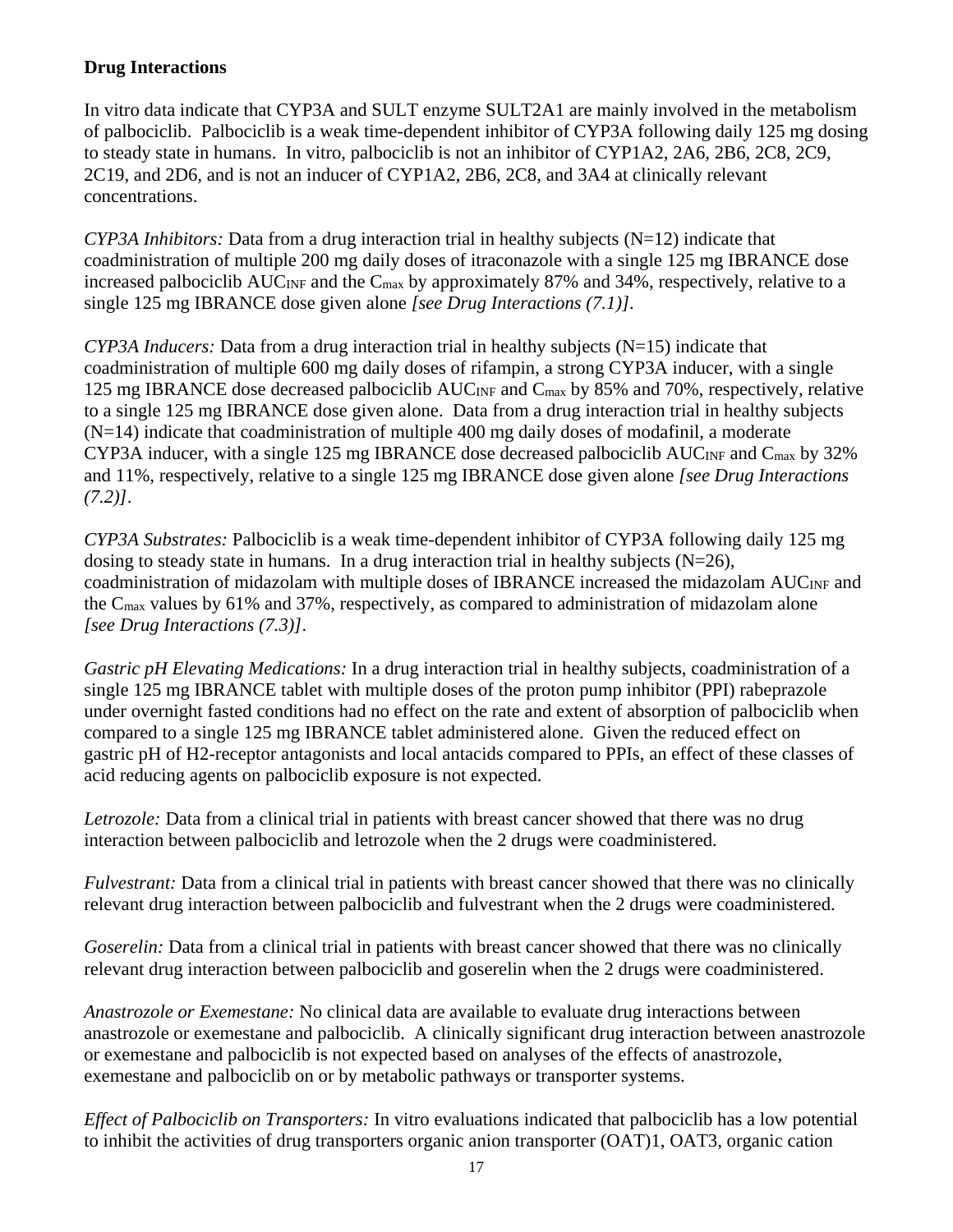transporter (OCT)2, and organic anion transporting polypeptide (OATP)1B1, OATP1B3 at clinically relevant concentrations. In vitro, palbociclib has the potential to inhibit OCT1 at clinically relevant concentrations, as well as the potential to inhibit P-glycoprotein (P-gp) or breast cancer resistance protein (BCRP) in the gastrointestinal tract at the proposed dose.

*Effect of Transporters on Palbociclib:* Based on in vitro data, P-gp and BCRP mediated transport are unlikely to affect the extent of oral absorption of palbociclib at therapeutic doses.

# **13 NONCLINICAL TOXICOLOGY**

### **13.1 Carcinogenesis, Mutagenesis, Impairment of Fertility**

Palbociclib was assessed for carcinogenicity in a 6-month transgenic mouse study and in a 2-year rat study. Oral administration of palbociclib for 2 years resulted in an increased incidence of microglial cell tumors in the central nervous system of male rats at a dose of 30 mg/kg/day (approximately 8 times the human clinical exposure based on AUC). There were no neoplastic findings in female rats at doses up to 200 mg/kg/day (approximately 5 times the human clinical exposure based on AUC). Oral administration of palbociclib to male and female rasH2 transgenic mice for 6 months did not result in increased incidence of neoplasms at doses up to 60 mg/kg/day.

Palbociclib was aneugenic in Chinese Hamster Ovary cells in vitro and in the bone marrow of male rats at doses ≥100 mg/kg/day for 3 weeks. Palbociclib was not mutagenic in an in vitro bacterial reverse mutation (Ames) assay and was not clastogenic in the in vitro human lymphocyte chromosome aberration assay.

In a fertility study in female rats, palbociclib did not affect mating or fertility at any dose up to 300 mg/kg/day (approximately 4 times human clinical exposure based on AUC) and no adverse effects were observed in the female reproductive tissues in repeat-dose toxicity studies up to 300 mg/kg/day in the rat and 3 mg/kg/day in the dog (approximately 6 times and similar to human exposure [AUC], at the recommended dose, respectively).

The adverse effects of palbociclib on male reproductive function and fertility were observed in the repeat-dose toxicology studies in rats and dogs and a male fertility study in rats. In repeat-dose toxicology studies, palbociclib-related findings in the testis, epididymis, prostate, and seminal vesicle at ≥30 mg/kg/day in rats and ≥0.2 mg/kg/day in dogs included decreased organ weight, atrophy or degeneration, hypospermia, intratubular cellular debris, and decreased secretion. Partial reversibility of male reproductive organ effects was observed in the rat and dog following a 4- and 12-week non-dosing period, respectively. These doses in rats and dogs resulted in approximately  $\geq 10$  and 0.1 times, respectively, the exposure [AUC] in humans at the recommended dose. In the fertility and early embryonic development study in male rats, palbociclib caused no effects on mating but resulted in a slight decrease in fertility in association with lower sperm motility and density at 100 mg/kg/day with projected exposure levels [AUC] of 20 times the exposure in humans at the recommended dose.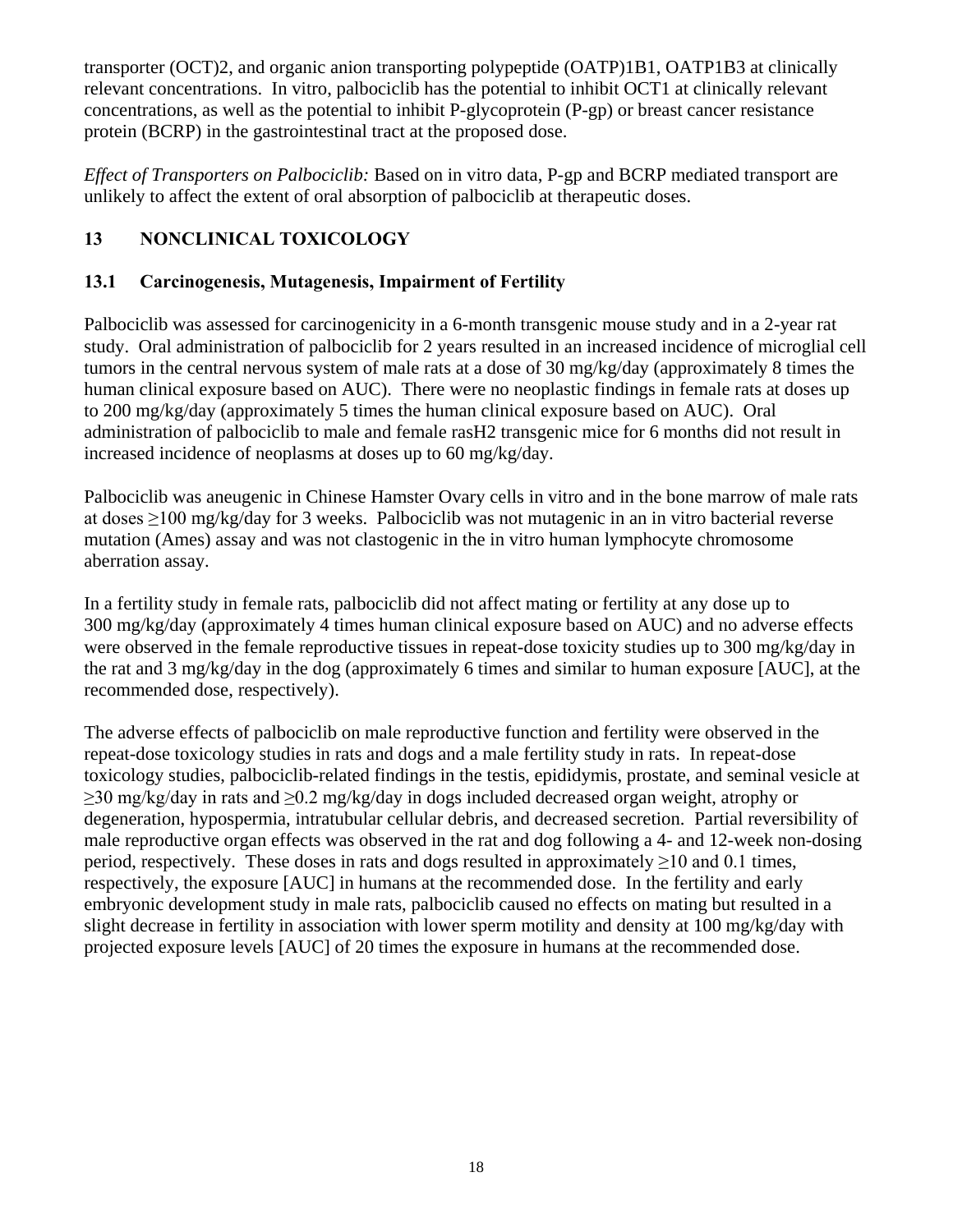### **14 CLINICAL STUDIES**

### **Study 1: IBRANCE plus Letrozole**

### **Patients with ER-positive, HER2-negative advanced or metastatic breast cancer for initial endocrine based therapy**

Study 1 (PALOMA-2) was an international, randomized, double-blind, parallel-group, multicenter study of IBRANCE plus letrozole versus placebo plus letrozole conducted in postmenopausal women with ER-positive, HER2-negative advanced breast cancer who had not received previous systemic treatment for their advanced disease. A total of 666 patients were randomized 2:1 to IBRANCE plus letrozole or placebo plus letrozole. Randomization was stratified by disease site (visceral versus non-visceral), disease-free interval (de novo metastatic versus ≤12 months from the end of adjuvant treatment to disease recurrence versus >12 months from the end of adjuvant treatment to disease recurrence), and nature of prior (neo)adjuvant anticancer therapies (prior hormonal therapies versus no prior hormonal therapy). IBRANCE was given orally at a dose of 125 mg daily for 21 consecutive days followed by 7 days off treatment. Patients received study treatment until objective disease progression, symptomatic deterioration, unacceptable toxicity, death, or withdrawal of consent, whichever occurred first. The major efficacy outcome of the study was investigator-assessed progression-free survival (PFS) evaluated according to Response Evaluation Criteria in Solid Tumors Version 1.1 (RECIST).

Patients enrolled in this study had a median age of 62 years (range 28 to 89). The majority of patients were White (78%), and most patients had an Eastern Cooperative Oncology Group (ECOG) performance status (PS) of 0 or 1 (98%). Forty-eight percent of patients had received chemotherapy and 56% had received antihormonal therapy in the neoadjuvant or adjuvant setting prior to their diagnosis of advanced breast cancer. Thirty-seven percent of patients had no prior systemic therapy in the neoadjuvant or adjuvant setting. The majority of patients (97%) had metastatic disease. Twenty-three percent of patients had bone only disease, and 49% of patients had visceral disease.

Major efficacy results from Study 1 are summarized in Table 8 and Figure 1. Consistent results were observed across patient subgroups of disease-free interval (DFI), disease site, and prior therapy. The treatment effect of the combination on PFS was also supported by an independent review of radiographs. The overall survival (OS) data were not mature at the time of the final PFS analysis (20% of patients had died). Patients will continue to be followed for the final analysis.

|                                             | <b>IBRANCE</b>    | <b>Placebo</b>                   |
|---------------------------------------------|-------------------|----------------------------------|
|                                             | plus Letrozole    | plus Letrozole                   |
| Progression-free survival for ITT           | $N = 444$         | $N = 222$                        |
| Number of PFS events (%)                    | 194 (43.7)        | 137(61.7)                        |
| Median progression-free survival            | 24.8 (22.1, NE)   | 14.5(12.9, 17.1)                 |
| (months, $95\%$ CI)                         |                   |                                  |
| Hazard ratio (95% CI) and p-value           |                   | $0.576$ (0.463, 0.718), p<0.0001 |
| <b>Objective Response for patients with</b> | $N = 338$         | $N = 171$                        |
| measurable disease                          |                   |                                  |
| Objective response rate* $(\%$ , 95% CI)    | 55.3 (49.9, 60.7) | 44.4 (36.9, 52.2)                |

### **Table 8. Efficacy Results – Study 1 (Investigator Assessment, Intent-to-Treat Population)**

\*Response based on confirmed responses.

CI=confidence interval; ITT=Intent-to-Treat; N=number of patients; NE=not estimable.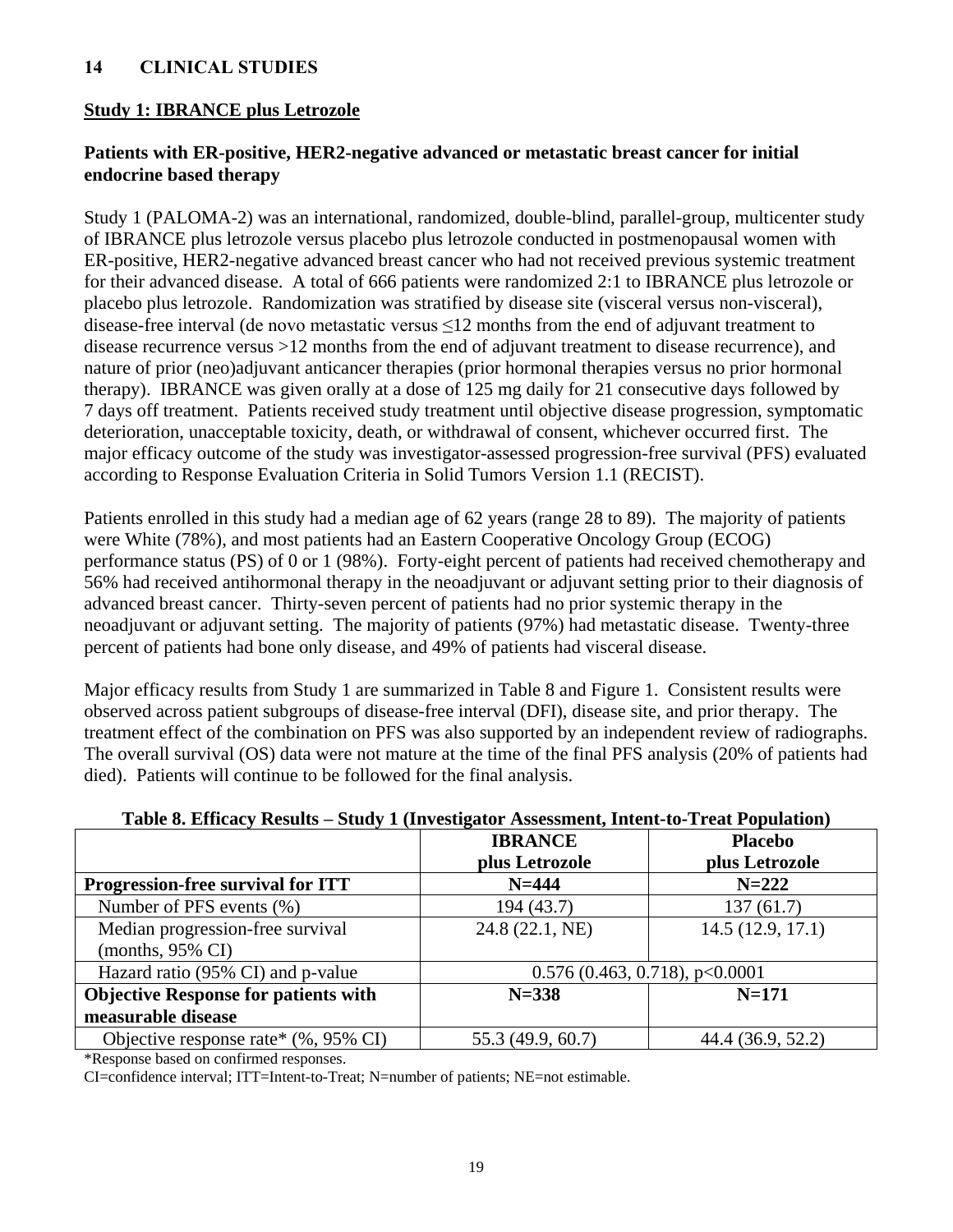### **Figure 1. Kaplan-Meier Plot of Progression-Free Survival – Study 1 (Investigator Assessment, Intent-to-Treat Population)**



### **Study 2: IBRANCE plus Fulvestrant**

### **Patients with HR-positive, HER2-negative advanced or metastatic breast cancer who have had disease progression on or after prior adjuvant or metastatic endocrine therapy**

Study 2 (PALOMA-3) was an international, randomized, double-blind, parallel group, multicenter study of IBRANCE plus fulvestrant versus placebo plus fulvestrant conducted in women with HR-positive, HER2-negative advanced breast cancer, regardless of their menopausal status, whose disease progressed on or after prior endocrine therapy. A total of 521 pre/postmenopausal women were randomized 2:1 to IBRANCE plus fulvestrant or placebo plus fulvestrant and stratified by documented sensitivity to prior hormonal therapy, menopausal status at study entry (pre/peri versus postmenopausal), and presence of visceral metastases. IBRANCE was given orally at a dose of 125 mg daily for 21 consecutive days followed by 7 days off treatment. Pre/perimenopausal women were enrolled in the study and received the LHRH agonist goserelin for at least 4 weeks prior to and for the duration of Study 2. Patients continued to receive assigned treatment until objective disease progression, symptomatic deterioration, unacceptable toxicity, death, or withdrawal of consent, whichever occurred first. The major efficacy outcome of the study was investigator-assessed PFS evaluated according to RECIST 1.1.

Patients enrolled in this study had a median age of 57 years (range 29 to 88). The majority of patients on study were White (74%), all patients had an ECOG PS of 0 or 1, and 80% were postmenopausal. All patients had received prior systemic therapy, and 75% of patients had received a previous chemotherapy regimen. Twenty-five percent of patients had received no prior therapy in the metastatic disease setting, 60% had visceral metastases, and 23% had bone only disease.

The results from the investigator-assessed PFS and final OS from Study 2 are summarized in Table 9. The relevant Kaplan-Meier plots are shown in Figures 2 and 3, respectively. Consistent PFS results were observed across patient subgroups of disease site, sensitivity to prior hormonal therapy, and menopausal status. After a median follow-up time of 45 months, the final OS results were not statistically significant.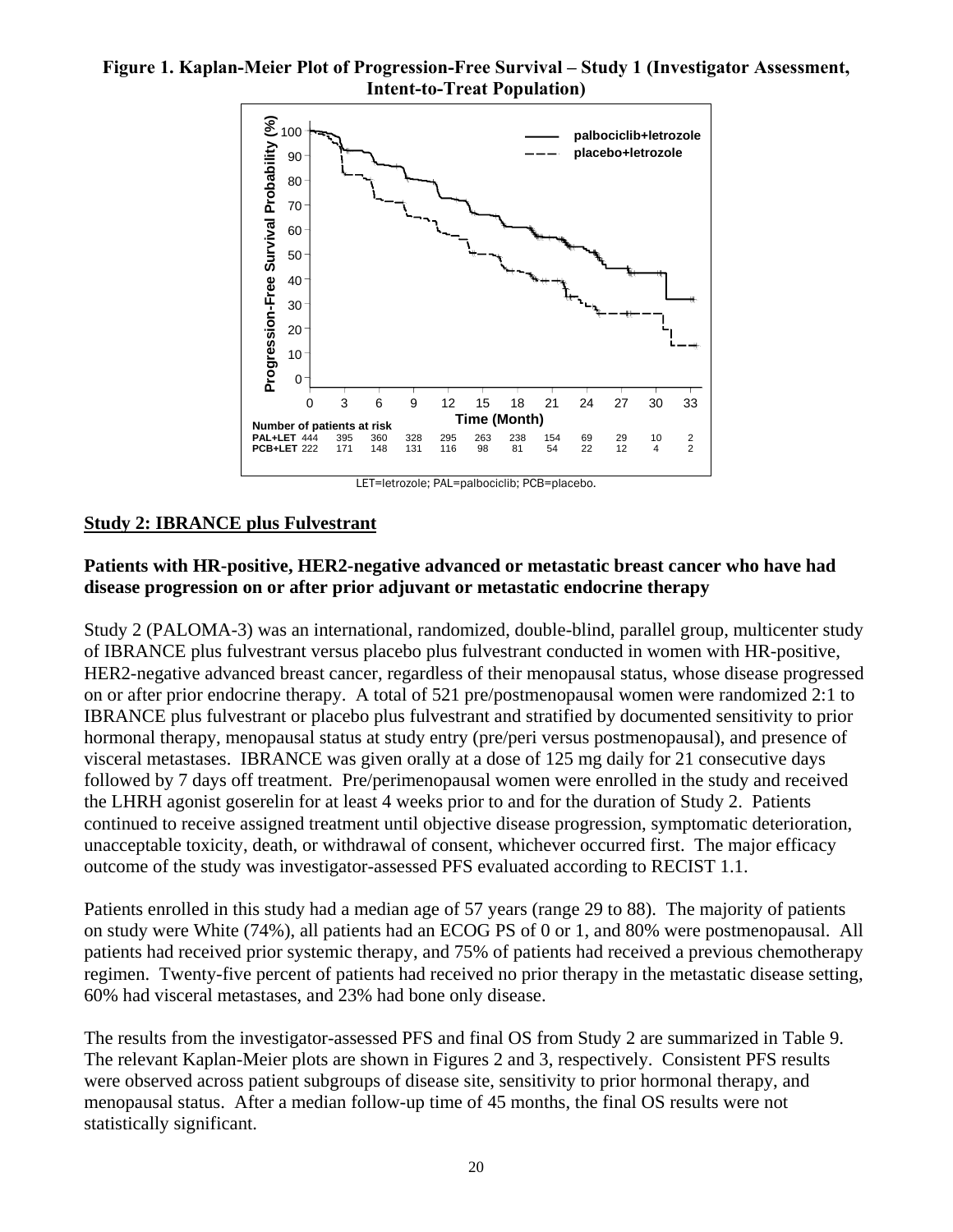| Table 9. Efficacy Results – Study 2              |                                                       |                   |  |  |  |
|--------------------------------------------------|-------------------------------------------------------|-------------------|--|--|--|
|                                                  | <b>IBRANCE</b>                                        | <b>Placebo</b>    |  |  |  |
|                                                  | plus Fulvestrant                                      | plus Fulvestrant  |  |  |  |
| <b>Progression-free survival for ITT</b>         | $N = 347$                                             | $N = 174$         |  |  |  |
| (investigator assessment)                        |                                                       |                   |  |  |  |
| Number of PFS events (%)                         | 145 (41.8)                                            | 114(65.5)         |  |  |  |
| Median PFS (months, 95% CI)                      | 9.5(9.2, 11.0)                                        | 4.6(3.5, 5.6)     |  |  |  |
| Hazard ratio (95% CI) and p-value                | 0.461 (0.360, 0.591), $p<0.0001$                      |                   |  |  |  |
| <b>Objective Response for patients with</b>      | $N = 267$                                             | $N=138$           |  |  |  |
| measurable disease                               |                                                       |                   |  |  |  |
| (investigator assessment)                        |                                                       |                   |  |  |  |
| Objective response rate <sup>*</sup> (%, 95% CI) | 24.6 (19.6, 30.2)                                     | 10.9(6.2, 17.3)   |  |  |  |
| <b>Overall survival for ITT</b>                  | $N = 347$                                             | $N = 174$         |  |  |  |
| Number of OS events $(\%)$                       | 201 (57.9)                                            | 109(62.6)         |  |  |  |
| Median OS (months, 95% CI)                       | 34.9 (28.8, 40.0)                                     | 28.0 (23.6, 34.6) |  |  |  |
| Hazard ratio (95% CI) and p-value                | $0.814(0.644, 1.029)$ , p= $0.0857^{\dagger\ddagger}$ |                   |  |  |  |

#### CI=confidence interval; ITT=Intent-to-Treat; N=number of patients; OS=overall survival; PFS=progression-free survival. \* Responses are based on confirmed responses.

† Not statistically significant at the pre-specified 2-sided alpha level of 0.047.

<sup>‡</sup> 2-sided p-value from the log-rank test stratified by the presence of visceral metastases and sensitivity to prior endocrine therapy per randomization.

### **Figure 2. Kaplan-Meier Plot of Progression-Free Survival – Study 2 (Investigator Assessment, Intent-to-Treat Population)**



FUL=fulvestrant; PAL=palbociclib; PCB=placebo.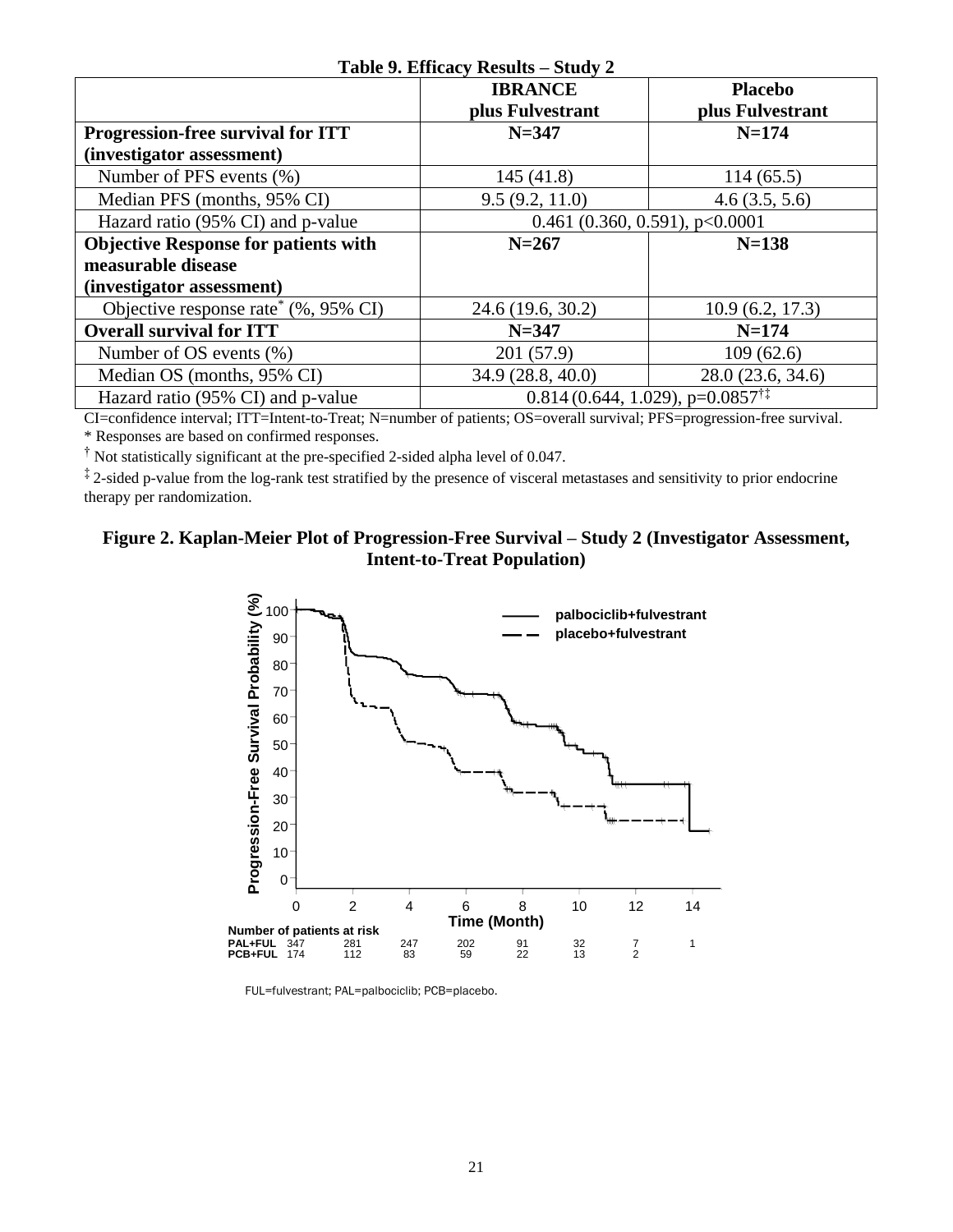**Figure 3. Kaplan-Meier Plot of Overall Survival (Intent-to-Treat Population) - Study 2** 



FUL=fulvestrant; PAL=palbociclib; PCB=placebo.

# **16 HOW SUPPLIED/STORAGE AND HANDLING**

IBRANCE is supplied in the following strengths and package configurations:

| <b>IBRANCE Tablets</b>                                                                            |                                |                  |                                                                                                                   |  |  |
|---------------------------------------------------------------------------------------------------|--------------------------------|------------------|-------------------------------------------------------------------------------------------------------------------|--|--|
| Package<br>Configuration                                                                          | <b>Tablet</b><br>Strength (mg) | <b>NDC</b>       | <b>Tablet Description</b>                                                                                         |  |  |
| Monthly box<br>containing 3<br>weekly blister<br>packs of 7 tablets<br>each (21 tablets<br>total) | 125                            | NDC 0069-0688-03 | Oval, light purple, film-coated tablets<br>debossed with "Pfizer" on one side and<br>"PBC 125" on the other side. |  |  |
| Monthly box<br>containing 3<br>weekly blister<br>packs of 7 tablets<br>each (21 tablets<br>total) | 100                            | NDC 0069-0486-03 | Oval, green, film-coated tablets<br>debossed with "Pfizer" on one side and<br>"PBC 100" on the other side.        |  |  |
| Monthly box<br>containing 3<br>weekly blister<br>packs of 7 tablets<br>each (21 tablets<br>total) | 75                             | NDC 0069-0284-03 | Round, light purple, film-coated tablets<br>debossed with "Pfizer" on one side and<br>"PBC 75" on the other side. |  |  |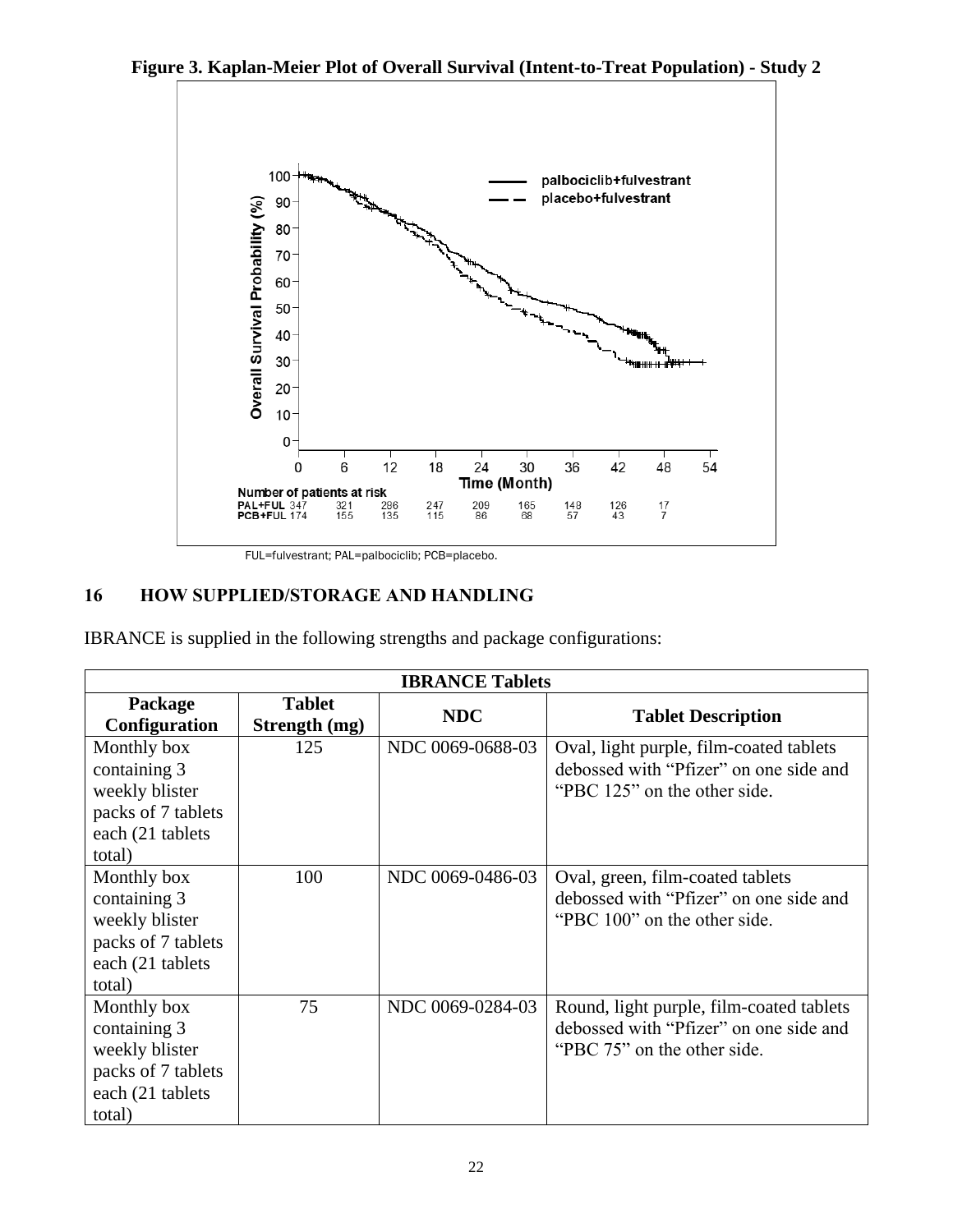Store at 20<sup>o</sup>C to 25<sup>o</sup>C (68<sup>o</sup>F to 77<sup>o</sup>F); excursions permitted between 15<sup>o</sup>C to 30<sup>o</sup>C (59<sup>o</sup>F to 86<sup>o</sup>F) *[see USP Controlled Room Temperature]*. Store in the original blister pack.

# **17 PATIENT COUNSELING INFORMATION**

Advise the patient to read the FDA-approved patient labeling (Patient Information).

Myelosuppression/Infection

• Advise patients to immediately report any signs or symptoms of myelosuppression or infection, such as fever, chills, dizziness, shortness of breath, weakness, or any increased tendency to bleed and/or to bruise *[see Warnings and Precautions (5.1)]*.

### Interstitial Lung Disease/Pneumonitis

• Advise patients to immediately report new or worsening respiratory symptoms *[see Warnings and Precautions (5.2)]*.

Drug Interactions

- Grapefruit may interact with IBRANCE. Patients should not consume grapefruit products while on treatment with IBRANCE.
- Inform patients to avoid strong CYP3A inhibitors and strong CYP3A inducers.
- Advise patients to inform their healthcare providers of all concomitant medications, including prescription medicines, over-the-counter drugs, vitamins, and herbal products *[see Drug Interactions (7)]*.

Dosing and Administration

- Inform patients that IBRANCE tablets may be taken with or without food.
- If the patient vomits or misses a dose, an additional dose should not be taken. The next prescribed dose should be taken at the usual time. IBRANCE tablets should be swallowed whole (do not chew, crush, or split them prior to swallowing). No tablet should be ingested if it is broken, cracked, or otherwise not intact.
- Pre/perimenopausal women treated with IBRANCE should also be treated with LHRH agonists *[see Dosage and Administration (2.1)]*.

### Pregnancy, Lactation, and Infertility

- Embryo-Fetal Toxicity
	- o Advise females of reproductive potential of the potential risk to a fetus and to use effective contraception during treatment with IBRANCE therapy and for at least 3 weeks after the last dose. Advise females to inform their healthcare provider of a known or suspected pregnancy *[see Warnings and Precautions (5.3) and Use in Specific Populations (8.1 and 8.3)]*.
	- o Advise male patients with female partners of reproductive potential to use effective contraception during treatment with IBRANCE and for at least 3 months after the last dose *[see Use in Specific Populations (8.3)].*
- Lactation: Advise women not to breastfeed during treatment with IBRANCE and for 3 weeks after the last dose *[see Use in Specific Populations (8.2)].*
- Infertility: Inform males of reproductive potential that IBRANCE may cause infertility and to consider sperm preservation before taking IBRANCE *[see Use in Specific Populations (8.3)]*.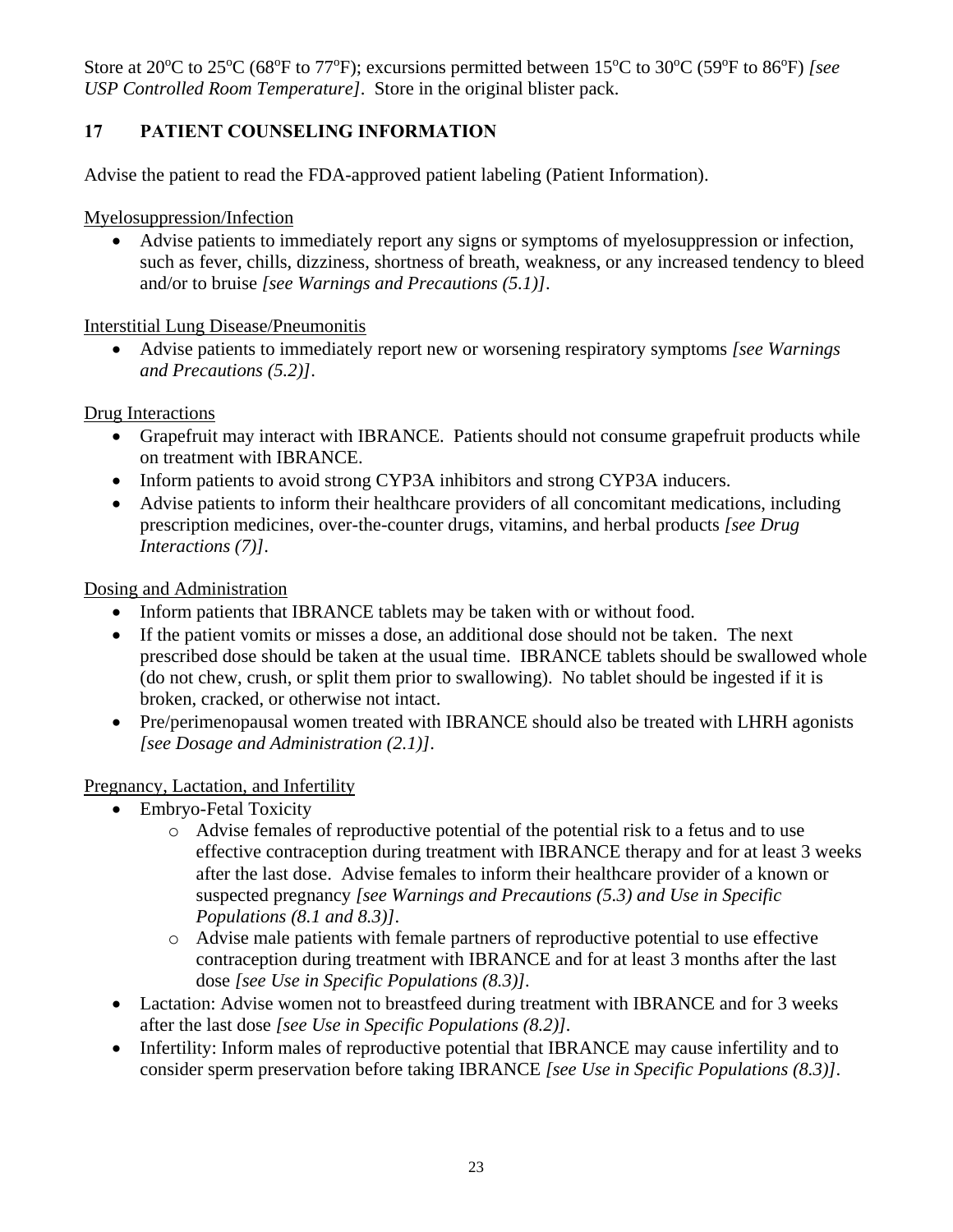This product's label may have been updated. For full prescribing information, please visit [www.IBRANCE.com.](http://www.ibrance.com/)

Distributed by



**Pfizer Labs**<br>Division of Pfizer Inc, NY, NY 10017

LAB-1371-1.0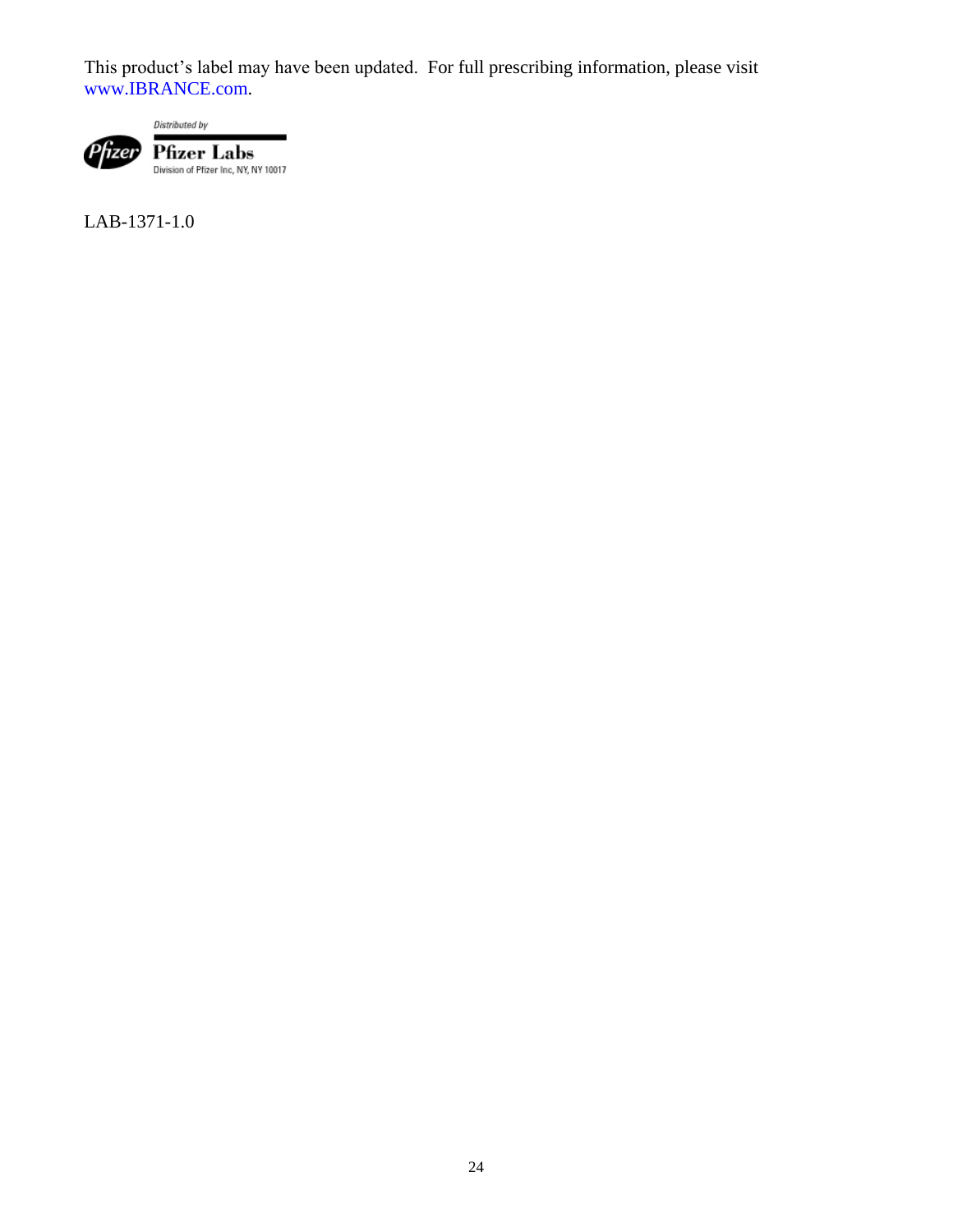#### **PATIENT INFORMATION IBRANCE® (EYE-brans) (palbociclib) Tablets**

### **What is the most important information I should know about IBRANCE?**

### **IBRANCE may cause serious side effects, including:**

**Low white blood cell counts (neutropenia).** Low white blood cell counts are very common when taking IBRANCE and may cause serious infections that can lead to death. Your healthcare provider should check your white blood cell counts before and during treatment.

If you develop low white blood cell counts during treatment with IBRANCE, your healthcare provider may stop your treatment, decrease your dose, or may tell you to wait to begin your treatment cycle. Tell your healthcare provider right away if you have signs and symptoms of low white blood cell counts or infections such as fever and chills. **Lung problems (pneumonitis).** IBRANCE may cause severe or life-threatening inflammation of the lungs during treatment that can lead to death. Tell your healthcare provider right away if you have any new or worsening symptoms, including:

- chest pain
- cough with or without mucus
- trouble breathing or shortness of breath

Your healthcare provider may interrupt or stop treatment with IBRANCE completely if your symptoms are severe. **See "What are the possible side effects of IBRANCE?" for more information about side effects.**

### **What is IBRANCE?**

IBRANCE is a prescription medicine used in adults to treat hormone receptor (HR)-positive, human epidermal growth factor receptor 2 (HER2)-negative breast cancer that has spread to other parts of the body (metastatic) in combination with:

- an aromatase inhibitor as the first hormonal based therapy in postmenopausal women or in men, or
- fulvestrant in people with disease progression following hormonal therapy.

It is not known if IBRANCE is safe and effective in children.

#### **Before taking IBRANCE, tell your healthcare provider about all of your medical conditions, including if you:**

- have fever, chills, or any other signs or symptoms of infection.
- have liver or kidney problems.
- are pregnant, or plan to become pregnant. IBRANCE can harm your unborn baby.
	- $\circ$  Females who are able to become pregnant should use effective birth control during treatment and for at least 3 weeks after the last dose of IBRANCE. Your healthcare provider may ask you to take a pregnancy test before you start treatment with IBRANCE.
	- $\circ$  Males with female partners who can become pregnant should use effective birth control during treatment with IBRANCE for at least 3 months after the last dose of IBRANCE.
	- $\circ$  Talk to your healthcare provider about birth control methods that may be right for you during this time.
	- $\circ$  If you become pregnant or think you are pregnant, tell your healthcare provider right away.
- are breastfeeding or plan to breastfeed. It is not known if IBRANCE passes into your breast milk. Do not breastfeed during treatment with IBRANCE and for 3 weeks after the last dose.

**Tell your healthcare provider about all of the medicines you take, including** prescription and over-the-counter medicines, vitamins, and herbal supplements. IBRANCE and other medicines may affect each other causing side effects.

### **How should I take IBRANCE?**

- Take IBRANCE exactly as your healthcare provider tells you.
- IBRANCE tablets may be taken with or without food.
- IBRANCE should be taken at about the same time each day.
- Swallow IBRANCE tablets whole. Do not chew, crush or split IBRANCE tablets before swallowing them.
- Do not take any IBRANCE tablets that are broken, cracked, or that look damaged.
- Avoid grapefruit and grapefruit products during treatment with IBRANCE. Grapefruit may increase the amount of IBRANCE in your blood.
- Do not change your dose or stop taking IBRANCE unless your healthcare provider tells you.
- If you miss a dose of IBRANCE or vomit after taking a dose of IBRANCE, do not take another dose on that day. Take your next dose at your regular time.
- If you take too much IBRANCE, call your healthcare provider right away or go to the nearest hospital emergency room.